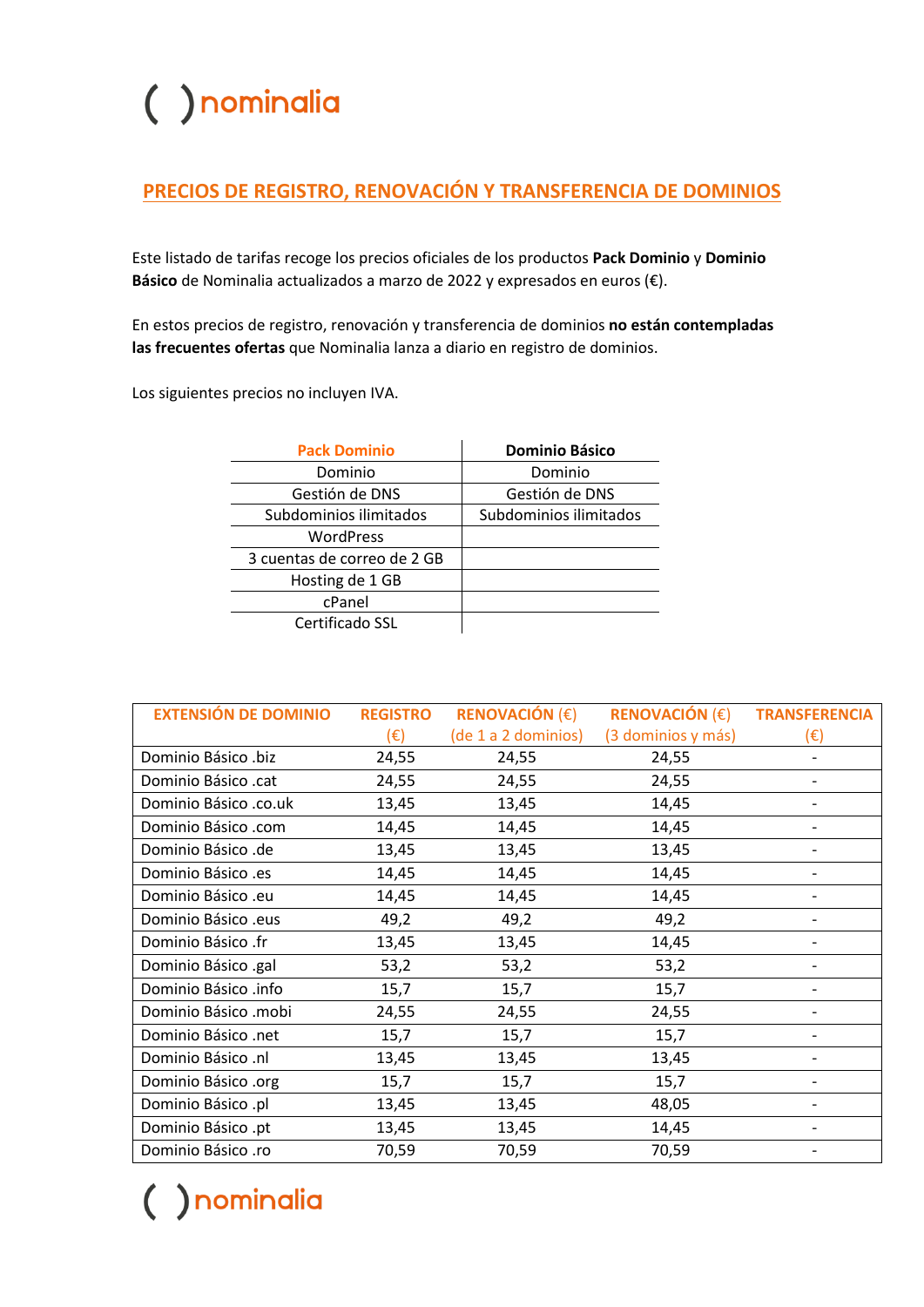| Dominio Básico .ru        | 22,3   | 22,3   | 22,3   |        |
|---------------------------|--------|--------|--------|--------|
| Dominio Básico .tv        | 41,35  | 41,35  | 41,35  |        |
| Pack Dominio .abogado     | 66,09  | 66,09  | 66,09  | 66,09  |
| Pack Dominio .ac          | 235,2  | 235,2  | 188,2  | 235,2  |
| Pack Dominio .academy     | 38,1   | 38,1   | 38,1   | 38,1   |
| Pack Dominio .accountant  | 66,09  | 66,09  | 66,09  | 66,09  |
| Pack Dominio .accountants | 88,5   | 88,5   | 88,5   | 88,5   |
| Pack Dominio .actor       | 38,1   | 38,1   | 38,1   | 38,1   |
| Pack Dominio .ad          | 221,8  | 221,8  | 221,8  | 221,8  |
| Pack Dominio .adult       | 97,25  | 97,25  | 97,25  | 97,25  |
| Pack Dominio .ae          | 107,55 | 107,55 | 107,55 | 107,55 |
| Pack Dominio .aero        | 68,34  | 68,34  | 68,34  | 68,34  |
| Pack Dominio .af          | 146,75 | 146,75 | 118,75 | 146,75 |
| Pack Dominio .africa      | 38,1   | 38,1   | 38,1   | 38,1   |
| Pack Dominio .ag          | 208,35 | 208,35 | 208,35 | 208,35 |
| Pack Dominio .agency      | 38,1   | 38,1   | 38,1   | 38,1   |
| Pack Dominio .ai          | 231,85 | 231,85 | 231,85 | 231,85 |
| Pack Dominio .airforce    | 38,1   | 38,1   | 38,1   | 38,1   |
| Pack Dominio .al          | 208,35 | 208,35 | 208,35 | 208,35 |
| Pack Dominio .alsace      | 66,09  | 66,09  | 66,09  | 66,09  |
| Pack Dominio .am          | 146,75 | 146,75 | 146,75 | 146,75 |
| Pack Dominio .amsterdam   | 66,09  | 66,09  | 66,09  | 66,09  |
| Pack Dominio .an          | 332,65 | 332,65 | 236,35 | 332,65 |
| Pack Dominio .ao          | 379,7  | 379,7  | 379,7  | 379,7  |
| Pack Dominio .apartments  | 66,09  | 66,09  | 66,09  | 66,09  |
| Pack Dominio .app         | 38,1   | 38,1   | 38,1   | 38,1   |
| Pack Dominio .aq          | 1120   | 1120   | 246,4  | 1120   |
| Pack Dominio .ar          | 61,6   | 61,6   | 172,5  | 61,6   |
| Pack Dominio .archi       | 88,5   | 88,5   | 88,5   | 88,5   |
| Pack Dominio .army        | 38,1   | 38,1   | 38,1   | 38,1   |
| Pack Dominio .art         | 38,1   | 38,1   | 38,1   | 38,1   |
| Pack Dominio .as          | 231,85 | 231,85 | 185,95 | 231,85 |
| Pack Dominio .asia        | 38,1   | 38,1   | 38,1   | 38,1   |
| Pack Dominio .associates  | 38,1   | 38,1   | 38,1   | 38,1   |
| Pack Dominio .at          | 54,9   | 54,9   | 54,9   | 54,9   |
| Pack Dominio .attorney    | 66,09  | 66,09  | 66,09  | 66,09  |
| Pack Dominio .au          | 189,3  | 189,3  | 189,3  | 189,3  |
| Pack Dominio .audio       | 121,05 | 121,05 | 121,05 | 121,05 |
| Pack Dominio .auto        | 2352   | 2352   | 2352   | 2352   |
| Pack Dominio .autos       | 957,6  | 957,6  | 952    | 957,6  |
| Pack Dominio .aw          | 1120   | 1120   | 246,4  | 1120   |
| Pack Dominio .ax          | 306,89 | 306,89 | 295,7  | 306,89 |
| Pack Dominio .az          | 238,6  | 238,6  | 146,75 | 238,6  |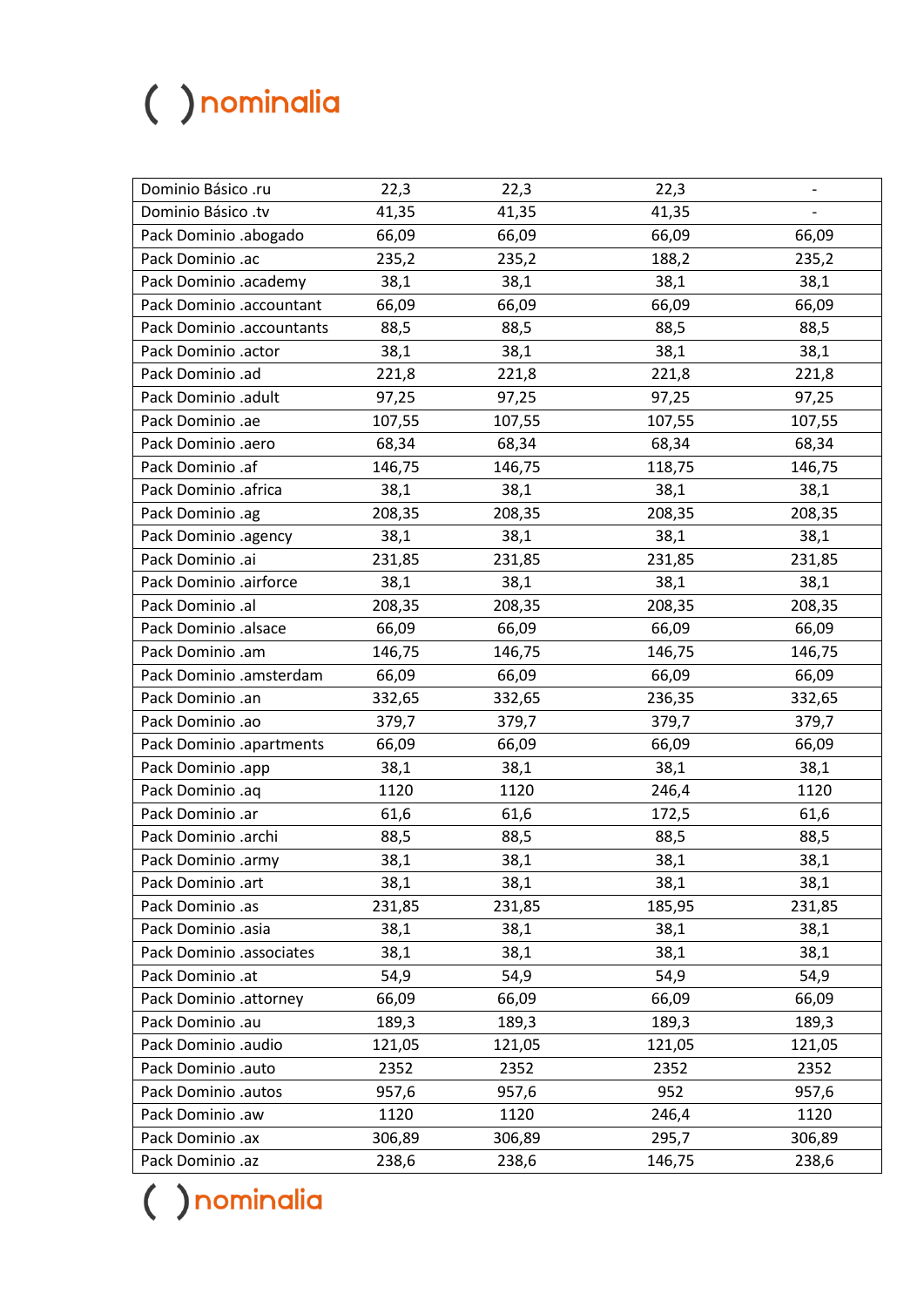| Pack Dominio .ba          | 250,9  | 250,9  | 140    | 250,9  |
|---------------------------|--------|--------|--------|--------|
| Pack Dominio .baby        | 88,5   | 88,5   | 88,5   | 88,5   |
| Pack Dominio .band        | 38,1   | 38,1   | 38,1   | 38,1   |
| Pack Dominio .bank        | 2240   | 2240   | 952    | 2240   |
| Pack Dominio .bar         | 66,09  | 66,09  | 66,09  | 66,09  |
| Pack Dominio .barcelona   | 41,9   | 41,9   | 38,1   | 41,9   |
| Pack Dominio .bargains    | 38,1   | 38,1   | 38,1   | 38,1   |
| Pack Dominio .bayern      | 38,1   | 38,1   | 38,1   | 38,1   |
| Pack Dominio .bb          | 1120   | 1120   | 235,2  | 1120   |
| Pack Dominio .bd          | 169,15 | 169,15 | 169,15 | 169,15 |
| Pack Dominio .be          | 38,1   | 38,1   | 38,1   | 38,1   |
| Pack Dominio .beer        | 38,1   | 38,1   | 38,1   | 38,1   |
| Pack Dominio .berlin      | 66,09  | 66,09  | 66,09  | 66,09  |
| Pack Dominio .best        | 88,5   | 88,5   | 88,5   | 88,5   |
| Pack Dominio .bf          | 1120   | 1120   | 235,2  | 1120   |
| Pack Dominio .bg          | 268,8  | 268,8  | 188,2  | 268,8  |
| Pack Dominio .bh          | 1120   | 1120   | 235,2  | 1120   |
| Pack Dominio .bi          | 285,6  | 285,6  | 229,6  | 285,6  |
| Pack Dominio .bid         | 38,1   | 38,1   | 38,1   | 38,1   |
| Pack Dominio .bike        | 38,1   | 38,1   | 38,1   | 38,1   |
| Pack Dominio .bingo       | 66,09  | 66,09  | 66,09  | 66,09  |
| Pack Dominio .bio         | 66,09  | 66,09  | 66,09  | 66,09  |
| Pack Dominio .biz         | 41,9   | 41,9   | 38,1   | 41,9   |
| Pack Dominio .biztr       | 177    | 177    | 177    | 177    |
| Pack Dominio .bj          | 1120   | 1120   | 235,2  | 1120   |
| Pack Dominio .black       | 66,09  | 66,09  | 66,09  | 66,09  |
| Pack Dominio .blackfriday | 121,05 | 121,05 | 121,05 | 121,05 |
| Pack Dominio .blog        | 38,1   | 38,1   | 38,1   | 38,1   |
| Pack Dominio .blue        | 38,1   | 38,1   | 38,1   | 38,1   |
| Pack Dominio .bo          | 234,1  | 234,1  | 234,1  | 234,1  |
| Pack Dominio .boats       | 207,2  | 207,2  | 246,4  | 207,2  |
| Pack Dominio .boutique    | 38,1   | 38,1   | 38,1   | 38,1   |
| Pack Dominio .br          | 179,2  | 179,2  | 179,2  | 179,2  |
| Pack Dominio .brussels    | 66,09  | 66,09  | 66,09  | 66,09  |
| Pack Dominio .bs          | 560    | 560    | 192,65 | 560    |
| Pack Dominio .bt          | 1120   | 1120   | 235,2  | 1120   |
| Pack Dominio .build       | 66,09  | 66,09  | 66,09  | 66,09  |
| Pack Dominio .builders    | 38,1   | 38,1   | 38,1   | 38,1   |
| Pack Dominio .business    | 38,1   | 38,1   | 38,1   | 38,1   |
| Pack Dominio .buzz        | 38,1   | 38,1   | 38,1   | 38,1   |
| Pack Dominio .bv          | 1120   | 1120   | 235,2  | 1120   |
| Pack Dominio .bw          | 1120   | 1120   | 235,2  | 1120   |
| Pack Dominio .by          | 121    | 121    | 121    | 121    |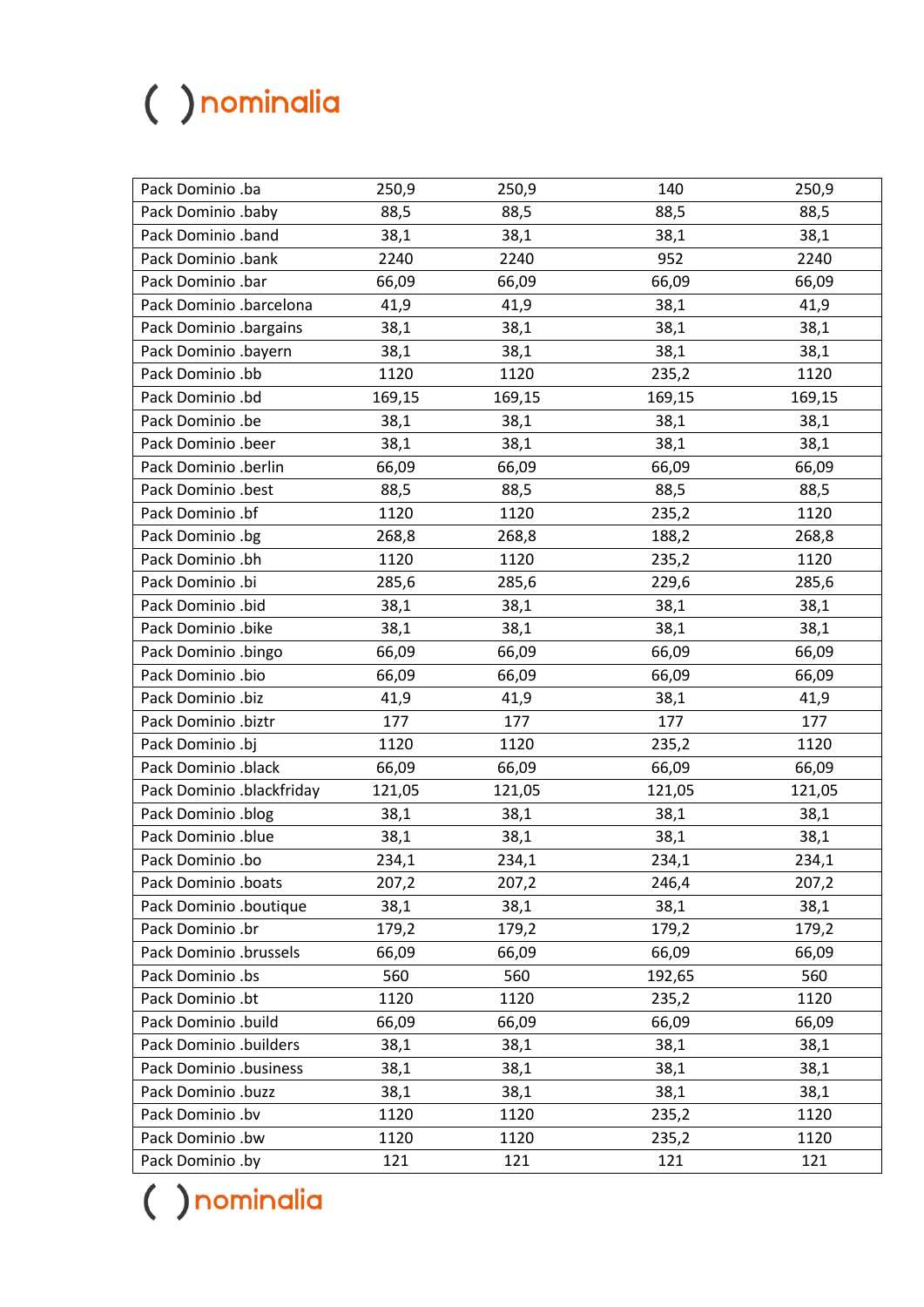| Pack Dominio .bz        | 115,4  | 115,4  | 115,4  | 115,4  |
|-------------------------|--------|--------|--------|--------|
| Pack Dominio .bzh       | 66,09  | 66,09  | 38,1   | 66,09  |
| Pack Dominio .ca        | 81,8   | 81,8   | 81,8   | 81,8   |
| Pack Dominio .cab       | 38,1   | 38,1   | 38,1   | 38,1   |
| Pack Dominio .cafe      | 38,1   | 38,1   | 38,1   | 38,1   |
| Pack Dominio .camera    | 38,1   | 38,1   | 38,1   | 38,1   |
| Pack Dominio .camp      | 38,1   | 38,1   | 38,1   | 38,1   |
| Pack Dominio .capetown  | 156,8  | 156,8  | 514,1  | 156,8  |
| Pack Dominio .capital   | 66,09  | 66,09  | 66,09  | 66,09  |
| Pack Dominio .car       | 2352   | 2352   | 2352   | 2352   |
| Pack Dominio .cards     | 38,1   | 38,1   | 38,1   | 38,1   |
| Pack Dominio .care      | 38,1   | 38,1   | 38,1   | 38,1   |
| Pack Dominio .career    | 134,4  | 134,4  | 134,4  | 134,4  |
| Pack Dominio .careers   | 66,09  | 66,09  | 66,09  | 66,09  |
| Pack Dominio .cars      | 2352   | 2352   | 2352   | 2352   |
| Pack Dominio .casa      | 66,09  | 66,09  | 66,09  | 66,09  |
| Pack Dominio .cash      | 38,1   | 38,1   | 38,1   | 38,1   |
| Pack Dominio .casino    | 134,4  | 134,4  | 134,4  | 134,4  |
| Pack Dominio .cat       | 41,9   | 41,9   | 38,1   | 41,9   |
| Pack Dominio .catering  | 38,1   | 38,1   | 38,1   | 38,1   |
| Pack Dominio .cc        | 50,4   | 50,4   | 50,4   | 50,4   |
| Pack Dominio .cd        | 199,4  | 199,4  | 199,4  | 199,4  |
| Pack Dominio .center    | 38,1   | 38,1   | 38,1   | 38,1   |
| Pack Dominio .ceo       | 88,5   | 88,5   | 88,5   | 88,5   |
| Pack Dominio .cf        | 1120   | 1120   | 235,2  | 1120   |
| Pack Dominio .cg        | 352,8  | 352,8  | 352,8  | 352,8  |
| Pack Dominio .ch        | 57,15  | 57,15  | 45,95  | 57,15  |
| Pack Dominio .chat      | 66,09  | 66,09  | 66,09  | 66,09  |
| Pack Dominio .cheap     | 38,1   | 38,1   | 38,1   | 38,1   |
| Pack Dominio .christmas | 52,35  | 52,35  | 52,35  | 52,35  |
| Pack Dominio .church    | 38,1   | 38,1   | 38,1   | 38,1   |
| Pack Dominio .ci        | 1120   | 1120   | 235,2  | 1120   |
| Pack Dominio .city      | 38,1   | 38,1   | 38,1   | 38,1   |
| Pack Dominio .ck        | 238,6  | 238,6  | 238,6  | 238,6  |
| Pack Dominio .cl        | 164,65 | 164,65 | 164,65 | 164,65 |
| Pack Dominio .claims    | 66,09  | 66,09  | 66,09  | 66,09  |
| Pack Dominio .cleaning  | 38,1   | 38,1   | 38,1   | 38,1   |
| Pack Dominio .click     | 38,1   | 38,1   | 38,1   | 38,1   |
| Pack Dominio .clinic    | 66,09  | 66,09  | 66,09  | 66,09  |
| Pack Dominio .clothing  | 38,1   | 38,1   | 38,1   | 38,1   |
| Pack Dominio .cloud     | 38,1   | 38,1   | 38,1   | 38,1   |
| Pack Dominio .club      | 38,1   | 38,1   | 38,1   | 38,1   |
| Pack Dominio .cm        | 235,2  | 235,2  | 235,2  | 235,2  |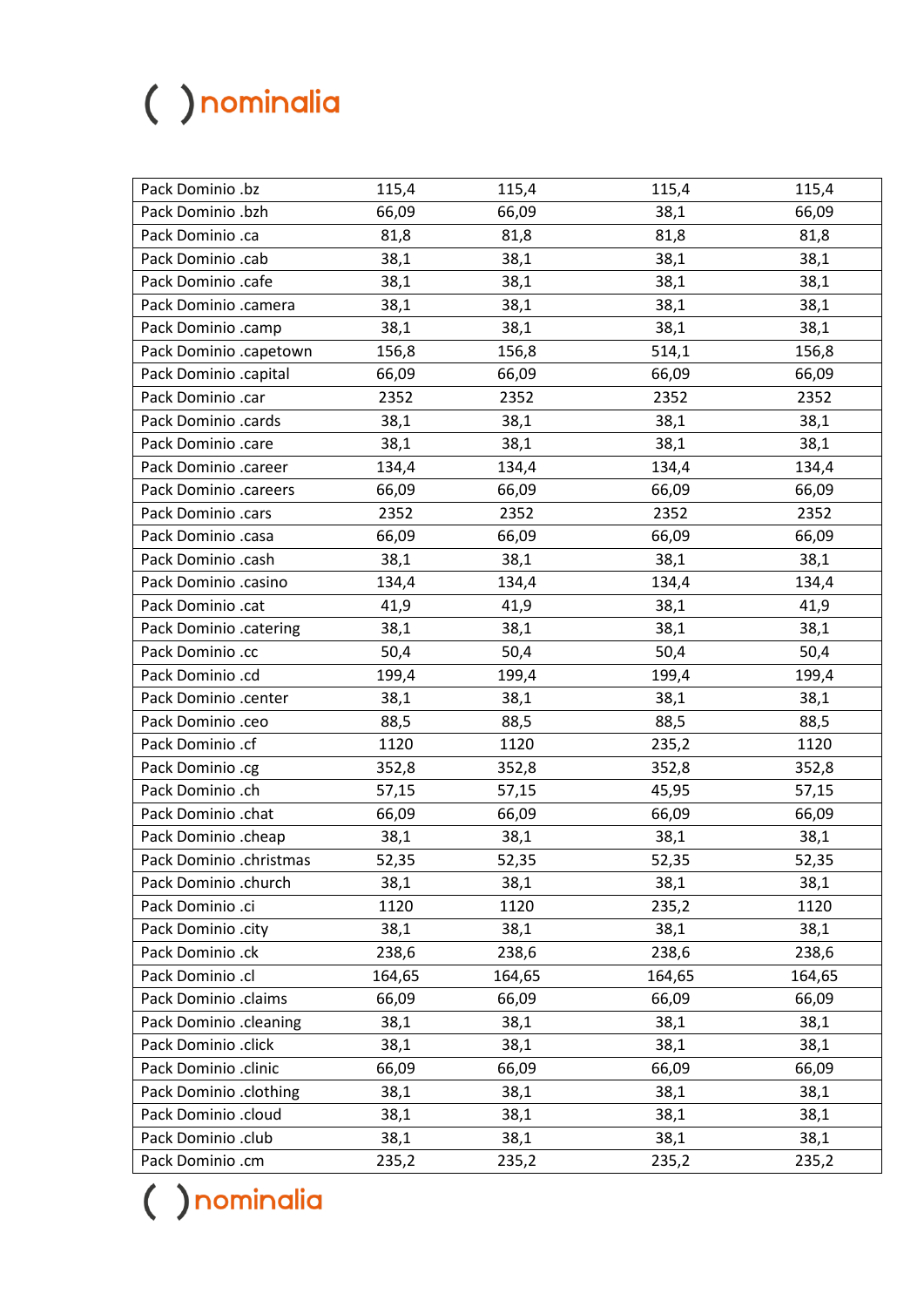| Pack Dominio .cn      | 108,65 | 108,65 | 66,09  | 108,65 |
|-----------------------|--------|--------|--------|--------|
| Pack Dominio .co      | 54,9   | 54,9   | 54,9   | 54,9   |
| Pack Dominio .coach   | 66,09  | 66,09  | 66,09  | 66,09  |
| Pack Dominio .coat    | 248,65 | 248,65 | 141,15 | 248,65 |
| Pack Dominio .cock    | 1120   | 1120   | 112    | 1120   |
| Pack Dominio .cocm    | 197,15 | 197,15 | 197,15 | 197,15 |
| Pack Dominio .cocr    | 1120   | 1120   | 128,8  | 1120   |
| Pack Dominio .codes   | 66,09  | 66,09  | 66,09  | 66,09  |
| Pack Dominio .coffee  | 38,1   | 38,1   | 38,1   | 38,1   |
| Pack Dominio .cogg    | 259,85 | 259,85 | 330,4  | 259,85 |
| Pack Dominio .coid    | 190,4  | 190,4  | 240,8  | 190,4  |
| Pack Dominio .coil    | 114,25 | 114,25 | 103,05 | 114,25 |
| Pack Dominio .coit    | 1120   | 1120   | 147,85 | 1120   |
| Pack Dominio .coje    | 1120   | 1120   | 170,25 | 1120   |
| Pack Dominio .cojp    | 1120   | 1120   | 235,2  | 1120   |
| Pack Dominio .coke    | 1120   | 1120   | 429    | 1120   |
| Pack Dominio .cokr    | 429    | 429    | 88,5   | 429    |
| Pack Dominio .college | 88,5   | 88,5   | 38,1   | 88,5   |
| Pack Dominio .cologne | 38,1   | 38,1   | 38,1   | 38,1   |
| Pack Dominio .com     | 41,9   | 41,9   | 38,1   | 41,9   |
| Pack Dominio .coma    | 277,8  | 277,8  | 146,75 | 277,8  |
| Pack Dominio .comag   | 146,75 | 146,75 | 397,6  | 146,75 |
| Pack Dominio .comao   | 1120   | 1120   | 208,35 | 1120   |
| Pack Dominio .comau   | 1120   | 1120   | 168    | 1120   |
| Pack Dominio .comaz   | 231,85 | 231,85 | 185,95 | 231,85 |
| Pack Dominio .combo   | 1120   | 1120   | 134,4  | 1120   |
| Pack Dominio .combr   | 1120   | 1120   | 280    | 1120   |
| Pack Dominio .combs   | 351,7  | 351,7  | 259,85 | 351,7  |
| Pack Dominio .combz   | 133,3  | 133,3  | 133,3  | 133,3  |
| Pack Dominio .comcm   | 197,15 | 197,15 | 197,15 | 197,15 |
| Pack Dominio .comcn   | 179,2  | 179,2  | 128,8  | 179,2  |
| Pack Dominio .comco   | 54,9   | 54,9   | 110,9  | 54,9   |
| Pack Dominio .comdo   | 121    | 121    | 172,5  | 121    |
| Pack Dominio .comes   | 38,1   | 38,1   | 28     | 38,1   |
| Pack Dominio .comfj   | 231,85 | 231,85 | 185,95 | 231,85 |
| Pack Dominio .comfr   | 38,1   | 38,1   | 38,1   | 38,1   |
| Pack Dominio .comgi   | 236,35 | 236,35 | 168    | 236,35 |
| Pack Dominio .comgt   | 1120   | 1120   | 127,7  | 1120   |
| Pack Dominio .comhk   | 1120   | 1120   | 126,6  | 1120   |
| Pack Dominio .comhr   | 308    | 308    | 225,15 | 308    |
| Pack Dominio .comjo   | 305,8  | 305,8  | 250,9  | 305,8  |
| Pack Dominio .comki   | 257,6  | 257,6  | 243,05 | 257,6  |
| Pack Dominio .comkz   | 163,55 | 163,55 | 146,75 | 163,55 |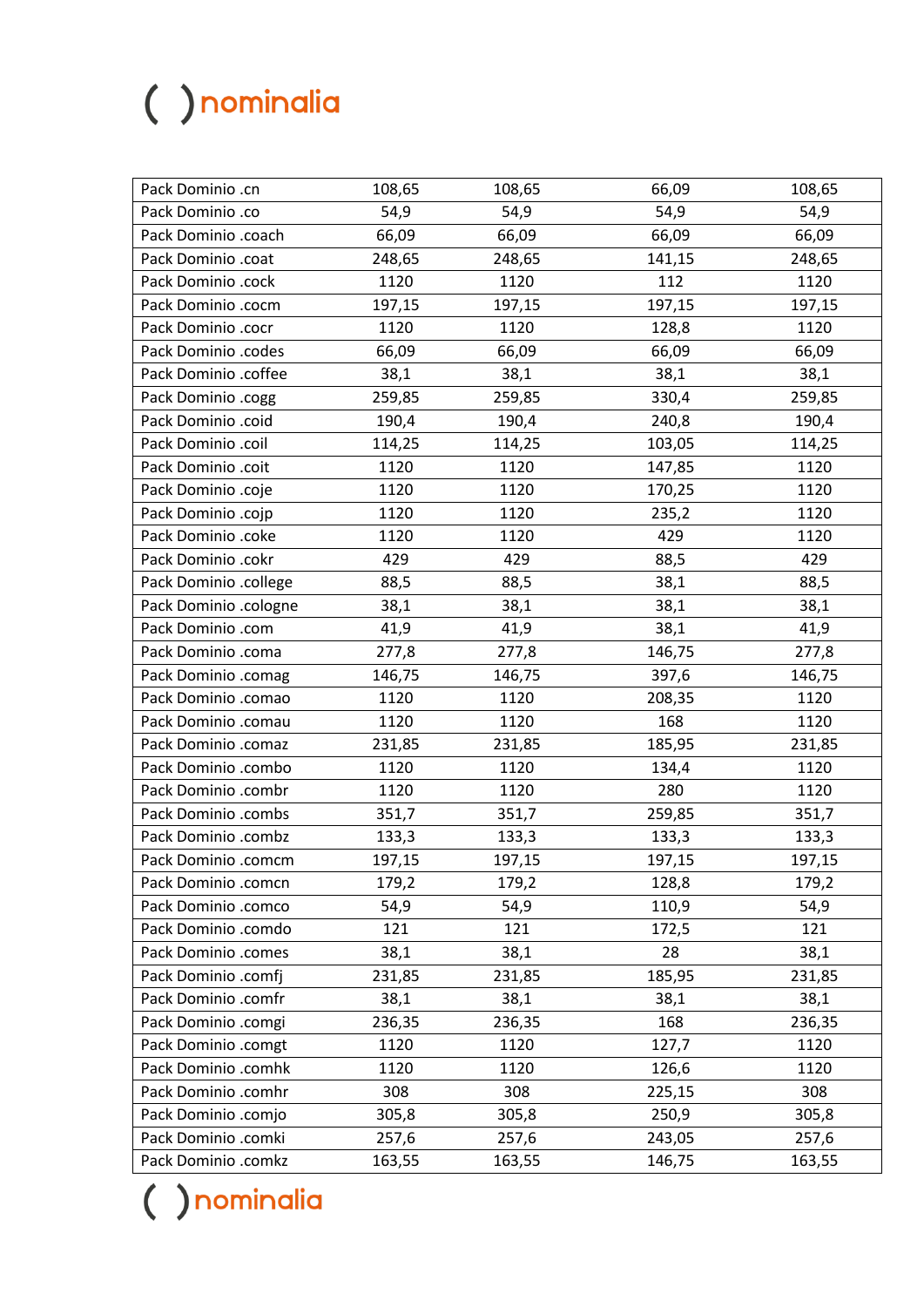| Pack Dominio .comlc        | 113,15 | 113,15 | 113,15 | 113,15 |
|----------------------------|--------|--------|--------|--------|
| Pack Dominio .comlv        | 118,75 | 118,75 | 118,75 | 118,75 |
| Pack Dominio .comly        | 123,2  | 123,2  | 123,2  | 123,2  |
| Pack Dominio .commt        | 1120   | 1120   | 145,6  | 1120   |
| Pack Dominio .community    | 38,1   | 38,1   | 38,1   | 38,1   |
| Pack Dominio .commx        | 94,1   | 94,1   | 71,7   | 94,1   |
| Pack Dominio .commy        | 292,35 | 292,35 | 277,8  | 292,35 |
| Pack Dominio .comnf        | 560    | 560    | 560    | 560    |
| Pack Dominio .comni        | 1120   | 1120   | 147,85 | 1120   |
| Pack Dominio .comnr        | 185,95 | 185,95 | 185,95 | 185,95 |
| Pack Dominio .compa        | 121    | 121    | 61,6   | 121    |
| Pack Dominio .company      | 38,1   | 38,1   | 38,1   | 38,1   |
| Pack Dominio .compe        | 96,35  | 96,35  | 107,55 | 96,35  |
| Pack Dominio .compl        | 88,5   | 88,5   | 88,5   | 88,5   |
| Pack Dominio .compr        | 234,1  | 234,1  | 187,05 | 234,1  |
| Pack Dominio .compt        | 38,1   | 38,1   | 38,1   | 38,1   |
| Pack Dominio .computer     | 38,1   | 38,1   | 38,1   | 38,1   |
| Pack Dominio .comro        | 1120   | 1120   | 100,8  | 1120   |
| Pack Dominio .comsg        | 1120   | 1120   | 212,8  | 1120   |
| Pack Dominio .comsy        | 284,5  | 284,5  | 256,5  | 284,5  |
| Pack Dominio .comtl        | 132,19 | 132,19 | 128,8  | 132,19 |
| Pack Dominio .comtn        | 448    | 448    | 364    | 448    |
| Pack Dominio .comtr        | 113,15 | 113,15 | 113,15 | 113,15 |
| Pack Dominio .comtw        | 54,9   | 54,9   | 54,9   | 54,9   |
| Pack Dominio .comua        | 76,2   | 76,2   | 76,2   | 76,2   |
| Pack Dominio .comve        | 76,2   | 76,2   | 87,4   | 76,2   |
| Pack Dominio .comvn        | 174,75 | 174,75 | 174,75 | 174,75 |
| Pack Dominio .comws        | 133,3  | 133,3  | 127,7  | 133,3  |
| Pack Dominio .condos       | 66,09  | 66,09  | 66,09  | 66,09  |
| Pack Dominio .conl         | 1120   | 1120   | 54,9   | 1120   |
| Pack Dominio .construction | 38,1   | 38,1   | 38,1   | 38,1   |
| Pack Dominio .consulting   | 66,09  | 66,09  | 66,09  | 66,09  |
| Pack Dominio .contractors  | 38,1   | 38,1   | 38,1   | 38,1   |
| Pack Dominio .conz         | 88,5   | 88,5   | 88,5   | 88,5   |
| Pack Dominio .cooking      | 38,1   | 38,1   | 38,1   | 38,1   |
| Pack Dominio .cool         | 38,1   | 38,1   | 38,1   | 38,1   |
| Pack Dominio .coop         | 240,8  | 240,8  | 240,8  | 240,8  |
| Pack Dominio .coop2        | 481,6  | 481,6  | 392    | 481,6  |
| Pack Dominio .copn         | 146,75 | 146,75 | 146,75 | 146,75 |
| Pack Dominio .corsica      | 66,09  | 66,09  | 66,09  | 66,09  |
| Pack Dominio .cott         | 231,85 | 231,85 | 231,85 | 231,85 |
| Pack Dominio .couk         | 38,1   | 38,1   | 38,1   | 38,1   |
| Pack Dominio .country      | 38,1   | 38,1   | 38,1   | 38,1   |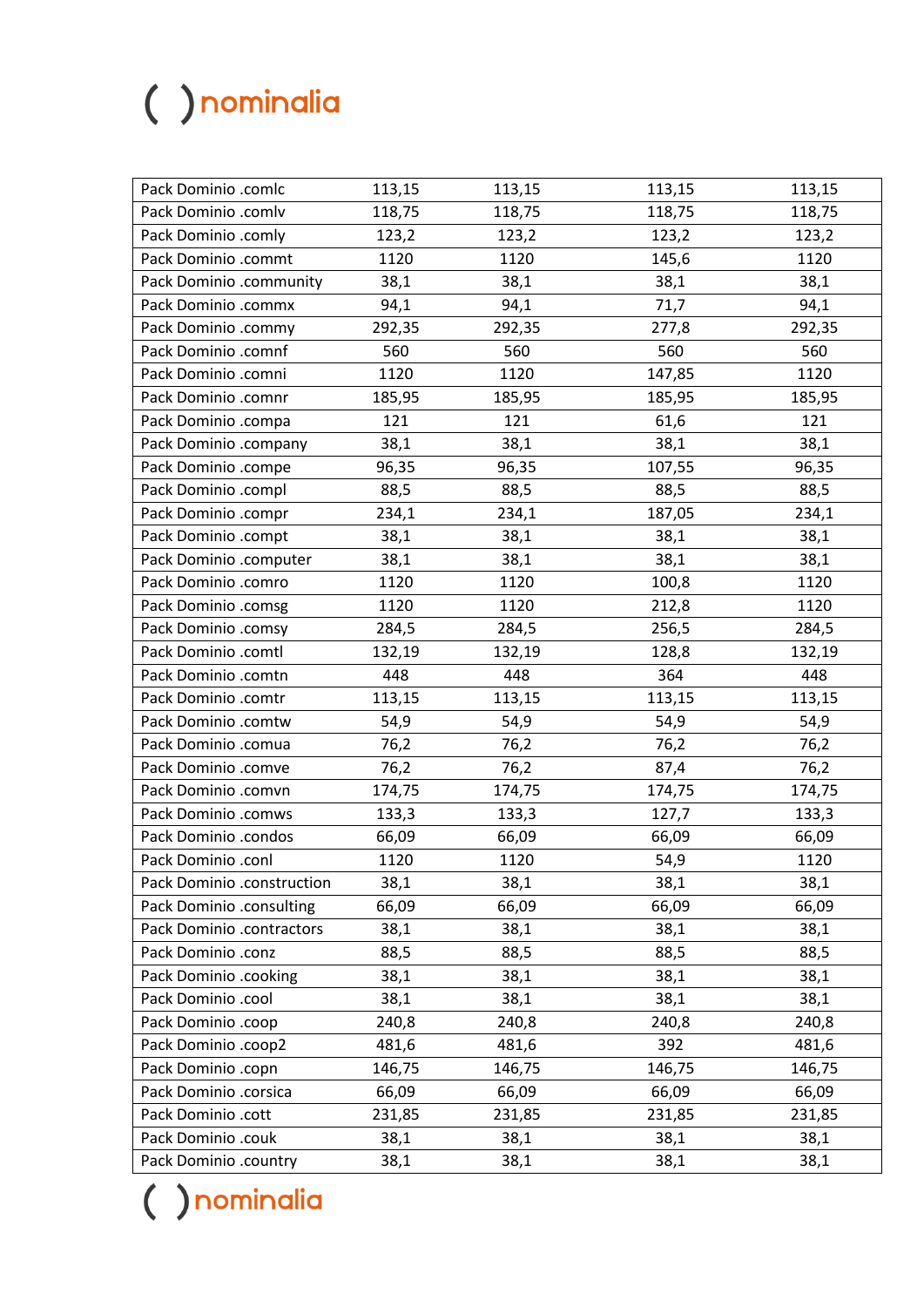| Pack Dominio .coupons    | 66,09  | 66,09  | 66,09  | 66,09  |
|--------------------------|--------|--------|--------|--------|
| Pack Dominio .courses    | 66,09  | 66,09  | 66,09  | 66,09  |
| Pack Dominio .cove       | 78,4   | 78,4   | 78,4   | 78,4   |
| Pack Dominio .coza       | 72,8   | 72,8   | 84     | 72,8   |
| Pack Dominio .cr         | 174,75 | 174,75 | 174,75 | 174,75 |
| Pack Dominio .credit     | 88,5   | 88,5   | 88,5   | 88,5   |
| Pack Dominio .creditcard | 110,9  | 110,9  | 110,9  | 110,9  |
| Pack Dominio .cricket    | 88,5   | 88,5   | 88,5   | 88,5   |
| Pack Dominio .cruises    | 66,09  | 66,09  | 66,09  | 66,09  |
| Pack Dominio .cu         | 980    | 980    | 924    | 980    |
| Pack Dominio .cv         | 1120   | 1120   | 235,2  | 1120   |
| Pack Dominio .cw         | 221,8  | 221,8  | 221,8  | 221,8  |
| Pack Dominio .cx         | 63,85  | 63,85  | 52,65  | 63,85  |
| Pack Dominio .cy         | 168    | 168    | 168    | 168    |
| Pack Dominio .cymru      | 38,1   | 38,1   | 38,1   | 38,1   |
| Pack Dominio .cz         | 65     | 65     | 53,8   | 65     |
| Pack Dominio .dance      | 38,1   | 38,1   | 38,1   | 38,1   |
| Pack Dominio .date       | 66,09  | 66,09  | 66,09  | 66,09  |
| Pack Dominio .dating     | 66,09  | 66,09  | 66,09  | 66,09  |
| Pack Dominio .de         | 38,1   | 38,1   | 38,1   | 38,1   |
| Pack Dominio .deals      | 38,1   | 38,1   | 38,1   | 38,1   |
| Pack Dominio .degree     | 66,09  | 66,09  | 66,09  | 66,09  |
| Pack Dominio .delivery   | 66,09  | 66,09  | 66,09  | 66,09  |
| Pack Dominio .democrat   | 38,1   | 38,1   | 38,1   | 38,1   |
| Pack Dominio .dental     | 66,09  | 66,09  | 66,09  | 66,09  |
| Pack Dominio .dentist    | 66,09  | 66,09  | 66,09  | 66,09  |
| Pack Dominio .desi       | 38,1   | 38,1   | 38,1   | 38,1   |
| Pack Dominio .design     | 66,09  | 66,09  | 66,09  | 66,09  |
| Pack Dominio .dev        | 38,1   | 38,1   | 38,1   | 38,1   |
| Pack Dominio .diamonds   | 66,09  | 66,09  | 66,09  | 66,09  |
| Pack Dominio .diet       | 121,05 | 121,05 | 121,05 | 121,05 |
| Pack Dominio .digital    | 38,1   | 38,1   | 38,1   | 38,1   |
| Pack Dominio .direct     | 38,1   | 38,1   | 38,1   | 38,1   |
| Pack Dominio .directory  | 38,1   | 38,1   | 38,1   | 38,1   |
| Pack Dominio .discount   | 38,1   | 38,1   | 38,1   | 38,1   |
| Pack Dominio .dj         | 112    | 112    | 123,2  | 112    |
| Pack Dominio .dk         | 107,55 | 107,55 | 118,75 | 107,55 |
| Pack Dominio .dm         | 305,8  | 305,8  | 305,8  | 305,8  |
| Pack Dominio .do         | 177    | 177    | 131,05 | 177    |
| Pack Dominio .doctor     | 88,5   | 88,5   | 88,5   | 88,5   |
| Pack Dominio .dog        | 38,1   | 38,1   | 38,1   | 38,1   |
| Pack Dominio .domains    | 38,1   | 38,1   | 38,1   | 38,1   |
| Pack Dominio .download   | 66,09  | 66,09  | 66,09  | 66,09  |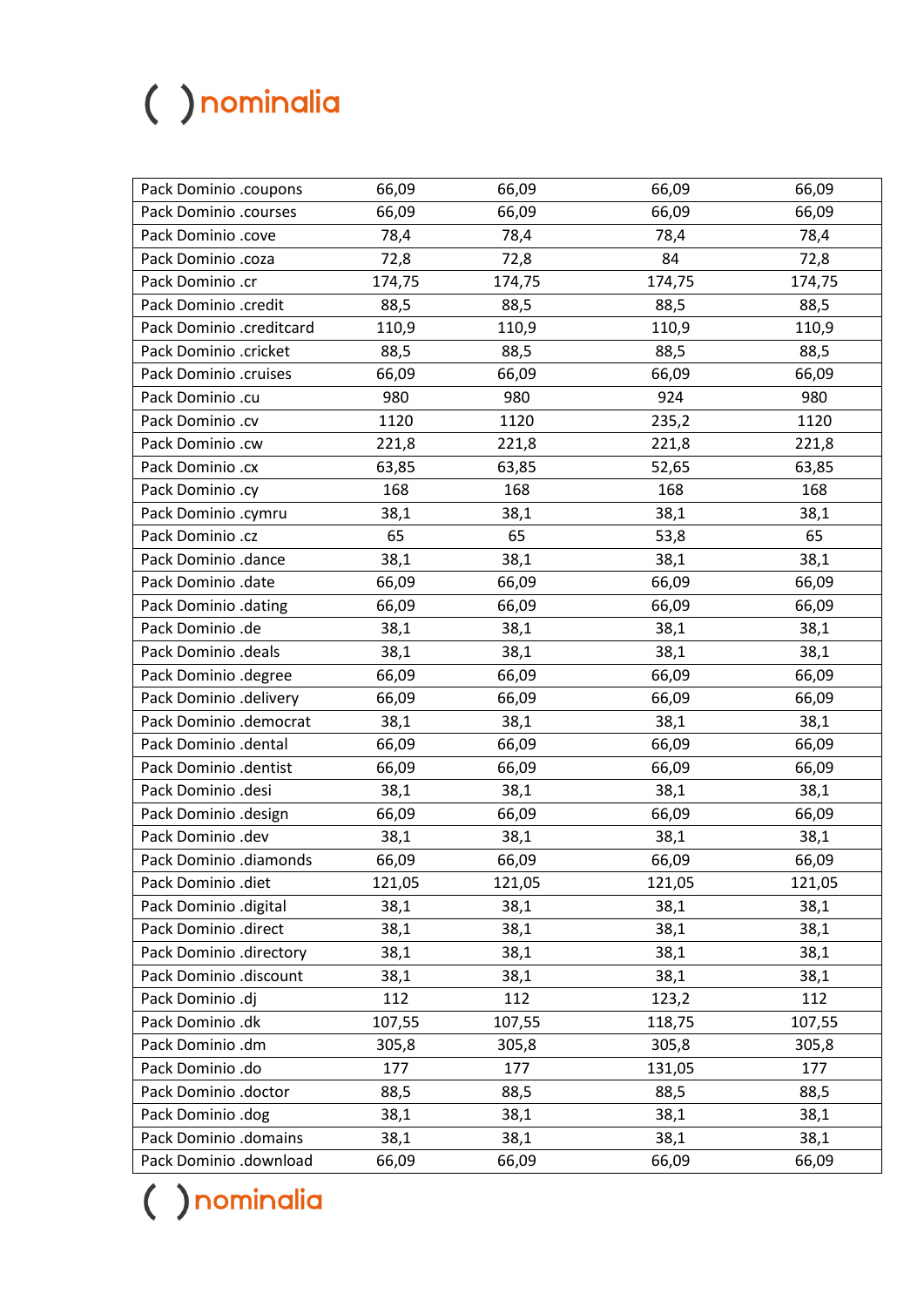| Pack Dominio .durban      | 66,09  | 66,09  | 66,09  | 66,09  |
|---------------------------|--------|--------|--------|--------|
| Pack Dominio .dz          | 586,9  | 586,9  | 474,9  | 586,9  |
| Pack Dominio .earth       | 38,1   | 38,1   | 38,1   | 38,1   |
| Pack Dominio .ec          | 105,3  | 105,3  | 116,5  | 105,3  |
| Pack Dominio .eco         | 88,5   | 88,5   | 88,5   | 88,5   |
| Pack Dominio .edu         | 114,25 | 114,25 | 114,25 | 114,25 |
| Pack Dominio .education   | 38,1   | 38,1   | 38,1   | 38,1   |
| Pack Dominio .ee          | 209,45 | 209,45 | 190,4  | 209,45 |
| Pack Dominio .eg          | 1120   | 1120   | 220,65 | 1120   |
| Pack Dominio .eh          | 1120   | 1120   | 235,2  | 1120   |
| Pack Dominio .email       | 38,1   | 38,1   | 38,1   | 38,1   |
| Pack Dominio .energy      | 88,5   | 88,5   | 88,5   | 88,5   |
| Pack Dominio .engineer    | 38,1   | 38,1   | 38,1   | 38,1   |
| Pack Dominio .engineering | 66,09  | 66,09  | 66,09  | 66,09  |
| Pack Dominio .enterprises | 38,1   | 38,1   | 38,1   | 38,1   |
| Pack Dominio .equipment   | 38,1   | 38,1   | 38,1   | 38,1   |
| Pack Dominio .er          | 1120   | 1120   | 235,2  | 1120   |
| Pack Dominio .es          | 41,9   | 41,9   | 38,1   | 41,9   |
| Pack Dominio .estate      | 38,1   | 38,1   | 38,1   | 38,1   |
| Pack Dominio .et          | 231,85 | 231,85 | 231,85 | 231,85 |
| Pack Dominio .eu          | 41,9   | 41,9   | 38,1   | 41,9   |
| Pack Dominio .eus         | 50,3   | 60,50  | 60,50  | 50,3   |
| Pack Dominio .events      | 38,1   | 38,1   | 38,1   | 38,1   |
| Pack Dominio .exchange    | 38,1   | 38,1   | 38,1   | 38,1   |
| Pack Dominio .expert      | 66,09  | 66,09  | 66,09  | 66,09  |
| Pack Dominio .exposed     | 38,1   | 38,1   | 38,1   | 38,1   |
| Pack Dominio .express     | 38,1   | 38,1   | 38,1   | 38,1   |
| Pack Dominio .fail        | 38,1   | 38,1   | 38,1   | 38,1   |
| Pack Dominio .faith       | 66,09  | 66,09  | 66,09  | 66,09  |
| Pack Dominio .family      | 38,1   | 38,1   | 38,1   | 38,1   |
| Pack Dominio .fan         | 66,09  | 66,09  | 66,09  | 66,09  |
| Pack Dominio .fans        | 88,5   | 88,5   | 88,5   | 88,5   |
| Pack Dominio .farm        | 38,1   | 38,1   | 38,1   | 38,1   |
| Pack Dominio .fashion     | 66,09  | 66,09  | 66,09  | 66,09  |
| Pack Dominio .feedback    | 1064   | 1064   | 952    | 1064   |
| Pack Dominio .fi          | 41,9   | 41,9   | 41,9   | 41,9   |
| Pack Dominio .film        | 88,5   | 88,5   | 88,5   | 88,5   |
| Pack Dominio .finance     | 66,09  | 66,09  | 66,09  | 66,09  |
| Pack Dominio .financial   | 66,09  | 66,09  | 66,09  | 66,09  |
| Pack Dominio .fish        | 38,1   | 38,1   | 38,1   | 38,1   |
| Pack Dominio .fishing     | 38,1   | 38,1   | 38,1   | 38,1   |
| Pack Dominio .fit         | 38,1   | 38,1   | 38,1   | 38,1   |
| Pack Dominio .fitness     | 38,1   | 38,1   | 38,1   | 38,1   |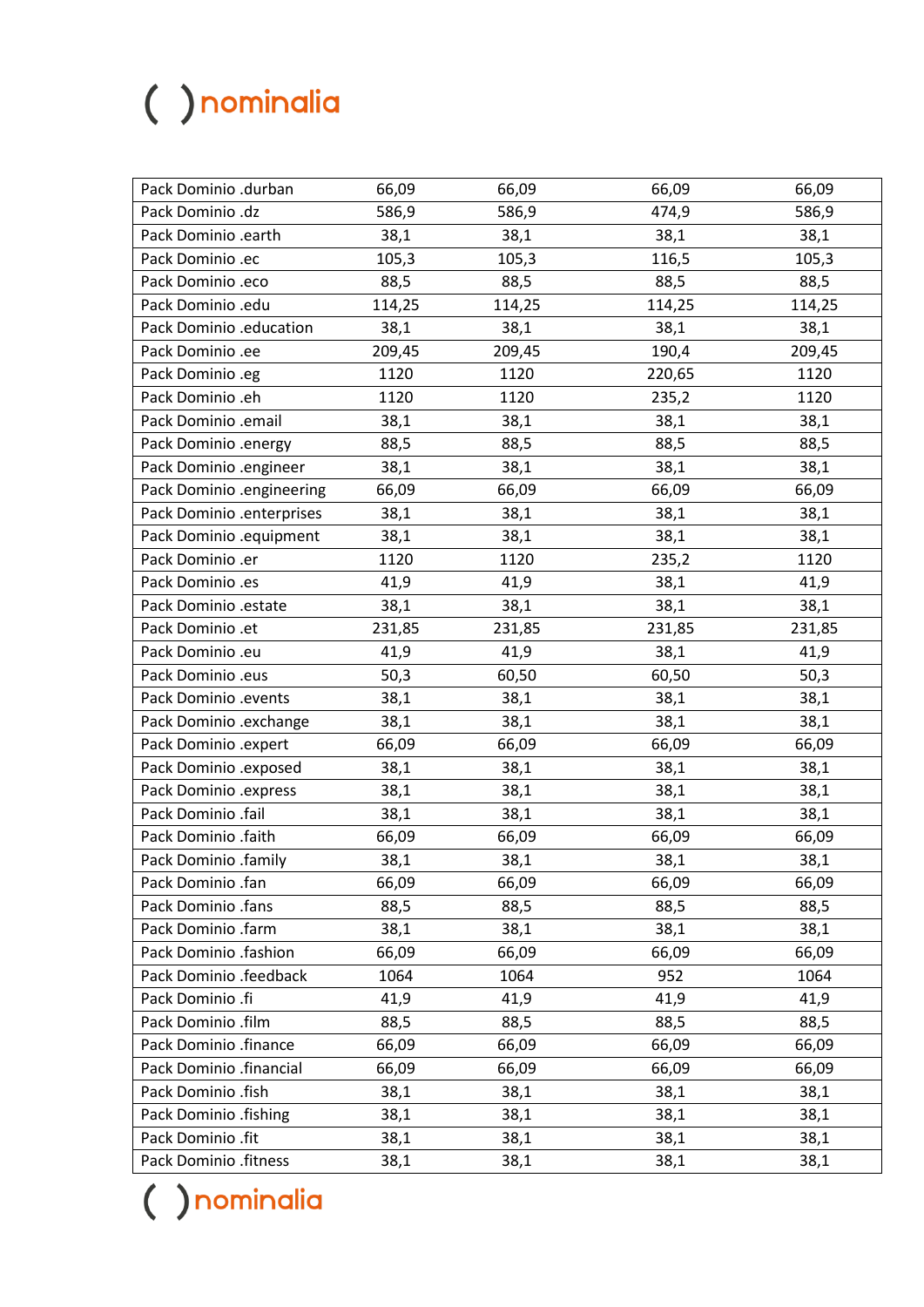| Pack Dominio .fj         | 1120   | 1120   | 235,2  | 1120   |
|--------------------------|--------|--------|--------|--------|
| Pack Dominio .fk         | 1120   | 1120   | 235,2  | 1120   |
| Pack Dominio .flights    | 66,09  | 66,09  | 66,09  | 66,09  |
| Pack Dominio .florist    | 38,1   | 38,1   | 38,1   | 38,1   |
| Pack Dominio .flowers    | 151,2  | 151,2  | 151,2  | 151,2  |
| Pack Dominio .fm         | 94,1   | 94,1   | 82,9   | 94,1   |
| Pack Dominio .fo         | 1120   | 1120   | 173,6  | 1120   |
| Pack Dominio .football   | 38,1   | 38,1   | 38,1   | 38,1   |
| Pack Dominio .forex      | 1904   | 1904   | 1634,1 | 1904   |
| Pack Dominio .forsale    | 38,1   | 38,1   | 38,1   | 38,1   |
| Pack Dominio .foundation | 38,1   | 38,1   | 38,1   | 38,1   |
| Pack Dominio .fr         | 38,1   | 38,1   | 38,1   | 38,1   |
| Pack Dominio .frl        | 66,09  | 66,09  | 66,09  | 66,09  |
| Pack Dominio .fun        | 38,1   | 38,1   | 38,1   | 38,1   |
| Pack Dominio .fund       | 66,09  | 66,09  | 66,09  | 66,09  |
| Pack Dominio .furniture  | 66,09  | 66,09  | 66,09  | 66,09  |
| Pack Dominio .futbol     | 38,1   | 38,1   | 38,1   | 38,1   |
| Pack Dominio .fyi        | 38,1   | 38,1   | 38,1   | 38,1   |
| Pack Dominio .ga         | 1120   | 1120   | 235,2  | 1120   |
| Pack Dominio .gal        | 63,85  | 63,85  | 63,85  | 63,85  |
| Pack Dominio .gallery    | 38,1   | 38,1   | 38,1   | 38,1   |
| Pack Dominio .game       | 514,1  | 514,1  | 514,1  | 514,1  |
| Pack Dominio .games      | 38,1   | 38,1   | 38,1   | 38,1   |
| Pack Dominio .garden     | 66,09  | 66,09  | 38,1   | 66,09  |
| Pack Dominio .gay        | 66,09  | 66,09  | 66,09  | 66,09  |
| Pack Dominio .gd         | 141,15 | 141,15 | 141,15 | 141,15 |
| Pack Dominio .ge         | 228,5  | 228,5  | 217,3  | 228,5  |
| Pack Dominio .gent       | 66,09  | 66,09  | 66,09  | 66,09  |
| Pack Dominio .gentr      | 1120   | 1120   | 118,75 | 1120   |
| Pack Dominio .gf         | 383,05 | 383,05 | 383,05 | 383,05 |
| Pack Dominio .gg         | 286,75 | 286,75 | 234,1  | 286,75 |
| Pack Dominio .gh         | 1120   | 1120   | 235,2  | 1120   |
| Pack Dominio .gi         | 275,55 | 275,55 | 207,2  | 275,55 |
| Pack Dominio .gift       | 38,1   | 38,1   | 38,1   | 38,1   |
| Pack Dominio .gifts      | 38,1   | 38,1   | 38,1   | 38,1   |
| Pack Dominio .gives      | 38,1   | 38,1   | 38,1   | 38,1   |
| Pack Dominio .gl         | 75,05  | 75,05  | 86,25  | 75,05  |
| Pack Dominio .glass      | 38,1   | 38,1   | 38,1   | 38,1   |
| Pack Dominio .global     | 88,5   | 88,5   | 88,5   | 88,5   |
| Pack Dominio .gm         | 1120   | 1120   | 143,4  | 1120   |
| Pack Dominio .gmbh       | 38,1   | 38,1   | 38,1   | 38,1   |
| Pack Dominio .gn         | 1120   | 1120   | 235,2  | 1120   |
| Pack Dominio .goit       | 1120   | 1120   | 88,5   | 1120   |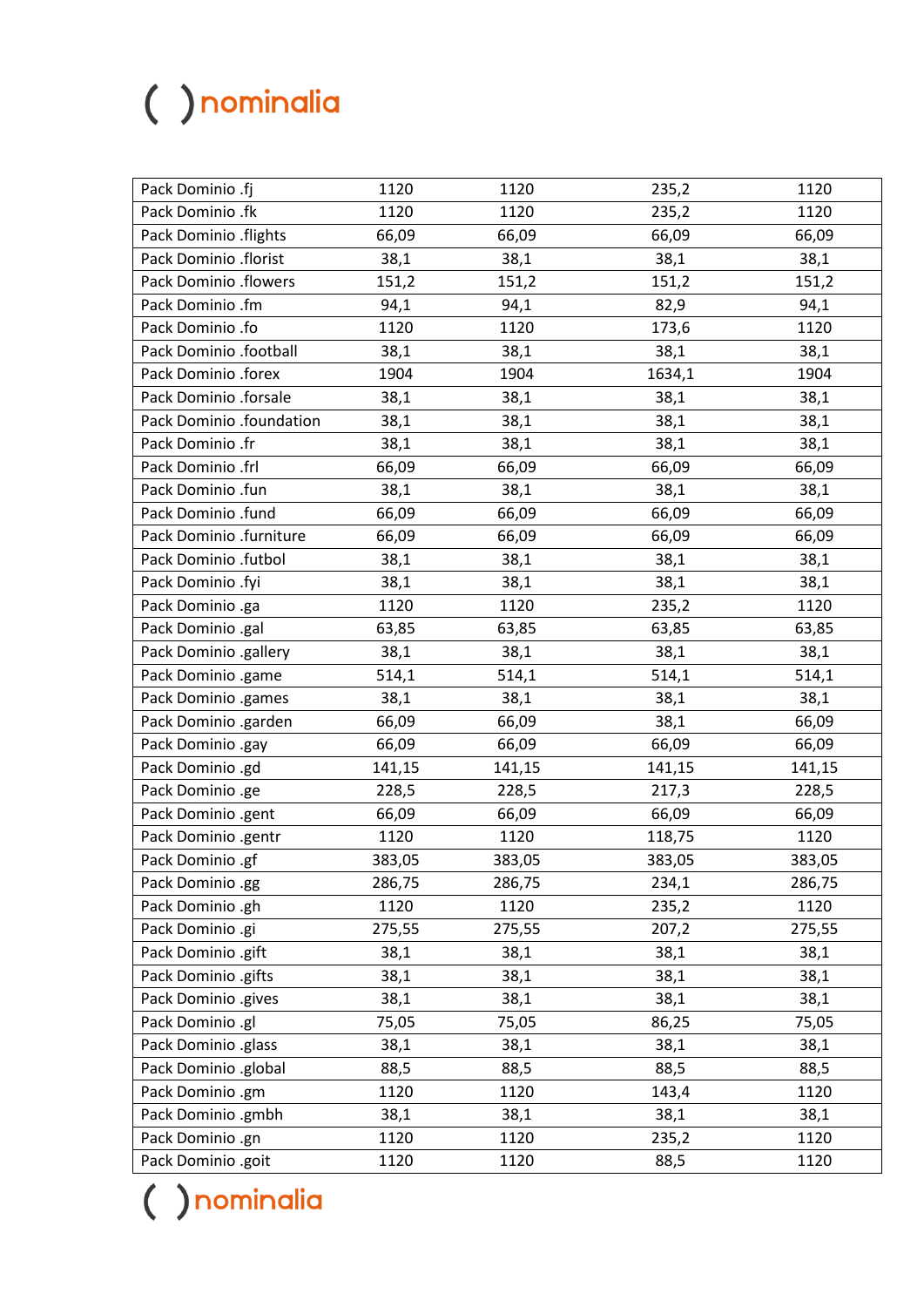| Pack Dominio .gold       | 88,5   | 88,5   | 66,09  | 88,5   |
|--------------------------|--------|--------|--------|--------|
| Pack Dominio .gp         | 117,6  | 117,6  | 106,4  | 117,6  |
| Pack Dominio .gq         | 66,09  | 66,09  | 66,09  | 66,09  |
| Pack Dominio .gr         | 93     | 93     | 93     | 93     |
| Pack Dominio .graphics   | 38,1   | 38,1   | 38,1   | 38,1   |
| Pack Dominio .gratis     | 38,1   | 38,1   | 38,1   | 38,1   |
| Pack Dominio .green      | 88,5   | 88,5   | 88,5   | 88,5   |
| Pack Dominio .gripe      | 38,1   | 38,1   | 38,1   | 38,1   |
| Pack Dominio .group      | 38,1   | 38,1   | 38,1   | 38,1   |
| Pack Dominio .gs         | 134,4  | 134,4  | 134,4  | 134,4  |
| Pack Dominio .gt         | 155,69 | 155,69 | 128,8  | 155,69 |
| Pack Dominio .gu         | 1120   | 1120   | 235,2  | 1120   |
| Pack Dominio .guide      | 38,1   | 38,1   | 38,1   | 38,1   |
| Pack Dominio .guitars    | 121,05 | 121,05 | 121,05 | 121,05 |
| Pack Dominio .guru       | 38,1   | 38,1   | 38,1   | 38,1   |
| Pack Dominio .gw         | 1120   | 1120   | 235,2  | 1120   |
| Pack Dominio .gy         | 162,4  | 162,4  | 185,95 | 162,4  |
| Pack Dominio .hamburg    | 66,09  | 66,09  | 66,09  | 66,09  |
| Pack Dominio .haus       | 66,09  | 66,09  | 66,09  | 66,09  |
| Pack Dominio .health     | 88,5   | 88,5   | 88,5   | 88,5   |
| Pack Dominio .healthcare | 66,09  | 66,09  | 66,09  | 66,09  |
| Pack Dominio .help       | 46,15  | 46,15  | 46,15  | 46,15  |
| Pack Dominio .hiphop     | 121,05 | 121,05 | 121,05 | 121,05 |
| Pack Dominio .hiv        | 280    | 280    | 280    | 280    |
| Pack Dominio .hk         | 91,85  | 91,85  | 129,94 | 91,85  |
| Pack Dominio .hm         | 94,1   | 94,1   | 105,3  | 94,1   |
| Pack Dominio .hn         | 146,75 | 146,75 | 146,75 | 146,75 |
| Pack Dominio .hockey     | 66,09  | 66,09  | 66,09  | 66,09  |
| Pack Dominio .holdings   | 66,09  | 66,09  | 66,09  | 66,09  |
| Pack Dominio .holiday    | 66,09  | 66,09  | 66,09  | 66,09  |
| Pack Dominio .homes      | 207,2  | 207,2  | 246,4  | 207,2  |
| Pack Dominio .horse      | 38,1   | 38,1   | 38,1   | 38,1   |
| Pack Dominio .hospital   | 66,09  | 66,09  | 66,09  | 66,09  |
| Pack Dominio .host       | 88,5   | 88,5   | 38,1   | 88,5   |
| Pack Dominio .hosting    | 361,5  | 361,5  | 361,5  | 361,5  |
| Pack Dominio .house      | 38,1   | 38,1   | 38,1   | 38,1   |
| Pack Dominio .how        | 38,1   | 38,1   | 38,1   | 38,1   |
| Pack Dominio .hr         | 267,7  | 267,7  | 267,7  | 267,7  |
| Pack Dominio .ht         | 476    | 476    | 358,4  | 476    |
| Pack Dominio .hu         | 153,44 | 153,44 | 131,05 | 153,44 |
| Pack Dominio .id         | 332,65 | 332,65 | 332,65 | 332,65 |
| Pack Dominio .ie         | 117,6  | 117,6  | 106,4  | 117,6  |
| Pack Dominio .il         | 155,69 | 155,69 | 155,69 | 155,69 |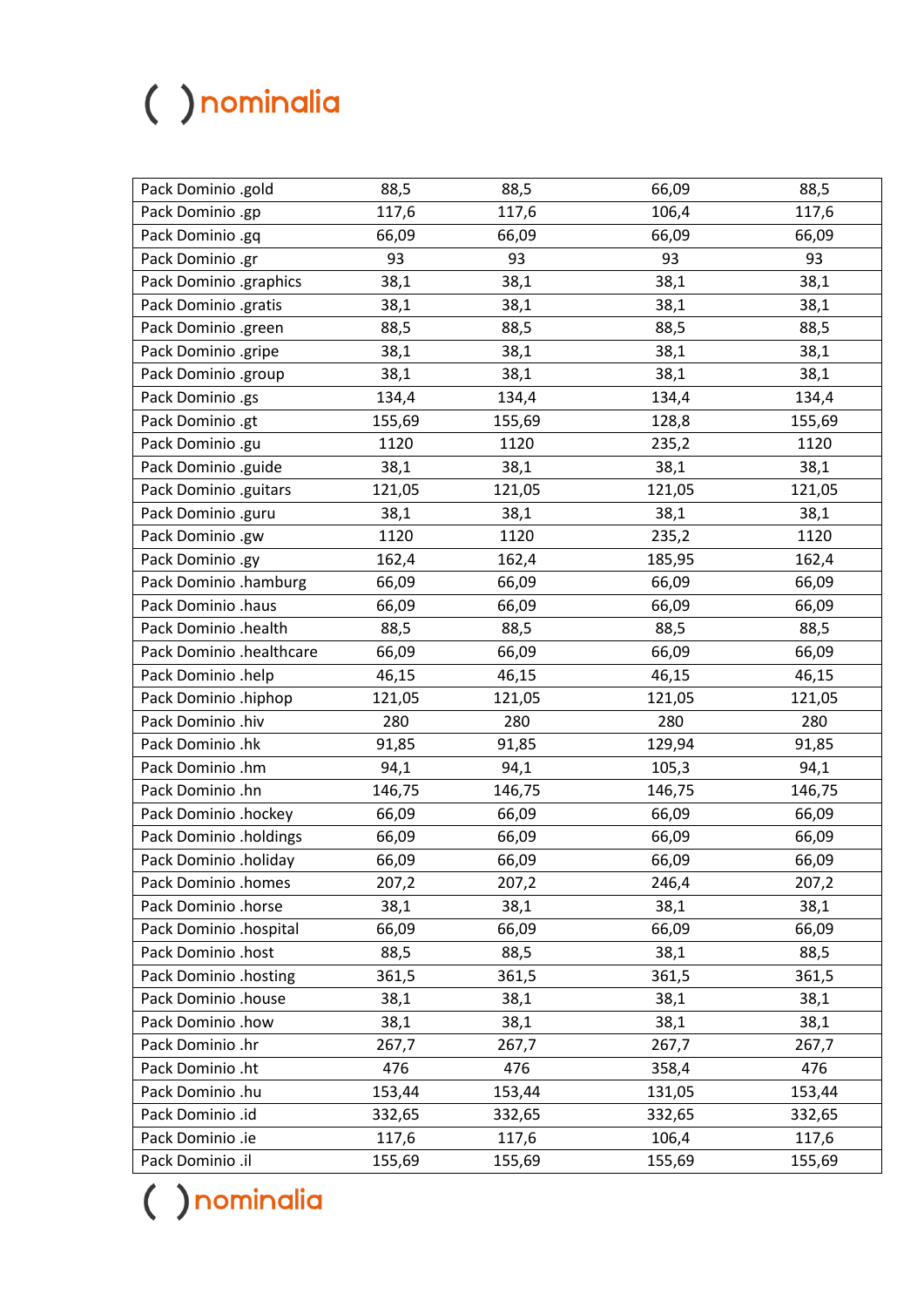| Pack Dominio .im            | 171,4  | 171,4  | 171,4  | 171,4  |
|-----------------------------|--------|--------|--------|--------|
| Pack Dominio .immo          | 38,1   | 38,1   | 38,1   | 38,1   |
| Pack Dominio .immobilien    | 38,1   | 38,1   | 38,1   | 38,1   |
| Pack Dominio .in            | 56     | 56     | 44,8   | 56     |
| Pack Dominio .industries    | 38,1   | 38,1   | 38,1   | 38,1   |
| Pack Dominio .info2         | 41,9   | 41,9   | 76,2   | 41,9   |
| Pack Dominio .infotr        | 177    | 177    | 177    | 177    |
| Pack Dominio .ink           | 38,1   | 38,1   | 38,1   | 38,1   |
| Pack Dominio .institute     | 38,1   | 38,1   | 38,1   | 38,1   |
| Pack Dominio .insurance     | 4480   | 4480   | 4480   | 4480   |
| Pack Dominio .insure        | 66,09  | 66,09  | 66,09  | 66,09  |
| Pack Dominio .international | 38,1   | 38,1   | 38,1   | 38,1   |
| Pack Dominio .investments   | 88,5   | 88,5   | 88,5   | 88,5   |
| Pack Dominio .io            | 220,65 | 220,65 | 182,6  | 220,65 |
| Pack Dominio .iq            | 824,35 | 824,35 | 360,65 | 824,35 |
| Pack Dominio .ir            | 123,2  | 123,2  | 123,2  | 123,2  |
| Pack Dominio .irish         | 66,09  | 66,09  | 66,09  | 66,09  |
| Pack Dominio .is            | 144,5  | 144,5  | 144,5  | 144,5  |
| Pack Dominio .it            | 38,1   | 38,1   | 38,1   | 38,1   |
| Pack Dominio .je            | 179,2  | 179,2  | 190,4  | 179,2  |
| Pack Dominio .jewelry       | 66,09  | 66,09  | 66,09  | 66,09  |
| Pack Dominio .jm            | 370,75 | 370,75 | 370,75 | 370,75 |
| Pack Dominio .jo            | 443,55 | 443,55 | 305,8  | 443,55 |
| Pack Dominio .jobs          | 222,9  | 222,9  | 222,9  | 222,9  |
| Pack Dominio .joburg        | 66,09  | 66,09  | 66,09  | 66,09  |
| Pack Dominio .jp            | 134,4  | 134,4  | 134,4  | 134,4  |
| Pack Dominio .juegos        | 361,5  | 361,5  | 361,5  | 361,5  |
| Pack Dominio .kaufen        | 38,1   | 38,1   | 38,1   | 38,1   |
| Pack Dominio .ke            | 215,05 | 215,05 | 215,05 | 215,05 |
| Pack Dominio .kg            | 192,65 | 192,65 | 187,05 | 192,65 |
| Pack Dominio .kh            | 1120   | 1120   | 126,6  | 1120   |
| Pack Dominio .ki            | 883,7  | 883,7  | 788,5  | 883,7  |
| Pack Dominio .kim           | 38,1   | 38,1   | 38,1   | 38,1   |
| Pack Dominio .kitchen       | 38,1   | 38,1   | 38,1   | 38,1   |
| Pack Dominio .kiwi          | 38,1   | 38,1   | 38,1   | 38,1   |
| Pack Dominio .km            | 1120   | 1120   | 235,2  | 1120   |
| Pack Dominio .kn            | 1120   | 1120   | 235,2  | 1120   |
| Pack Dominio .koeln         | 38,1   | 38,1   | 38,1   | 38,1   |
| Pack Dominio .kp            | 1120   | 1120   | 235,2  | 1120   |
| Pack Dominio .kr            | 394,25 | 394,25 | 394,25 | 394,25 |
| Pack Dominio .kw            | 470,4  | 470,4  | 461,45 | 470,4  |
| Pack Dominio .ky            | 78,4   | 78,4   | 78,4   | 78,4   |
| Pack Dominio .kz            | 196    | 196    | 168    | 196    |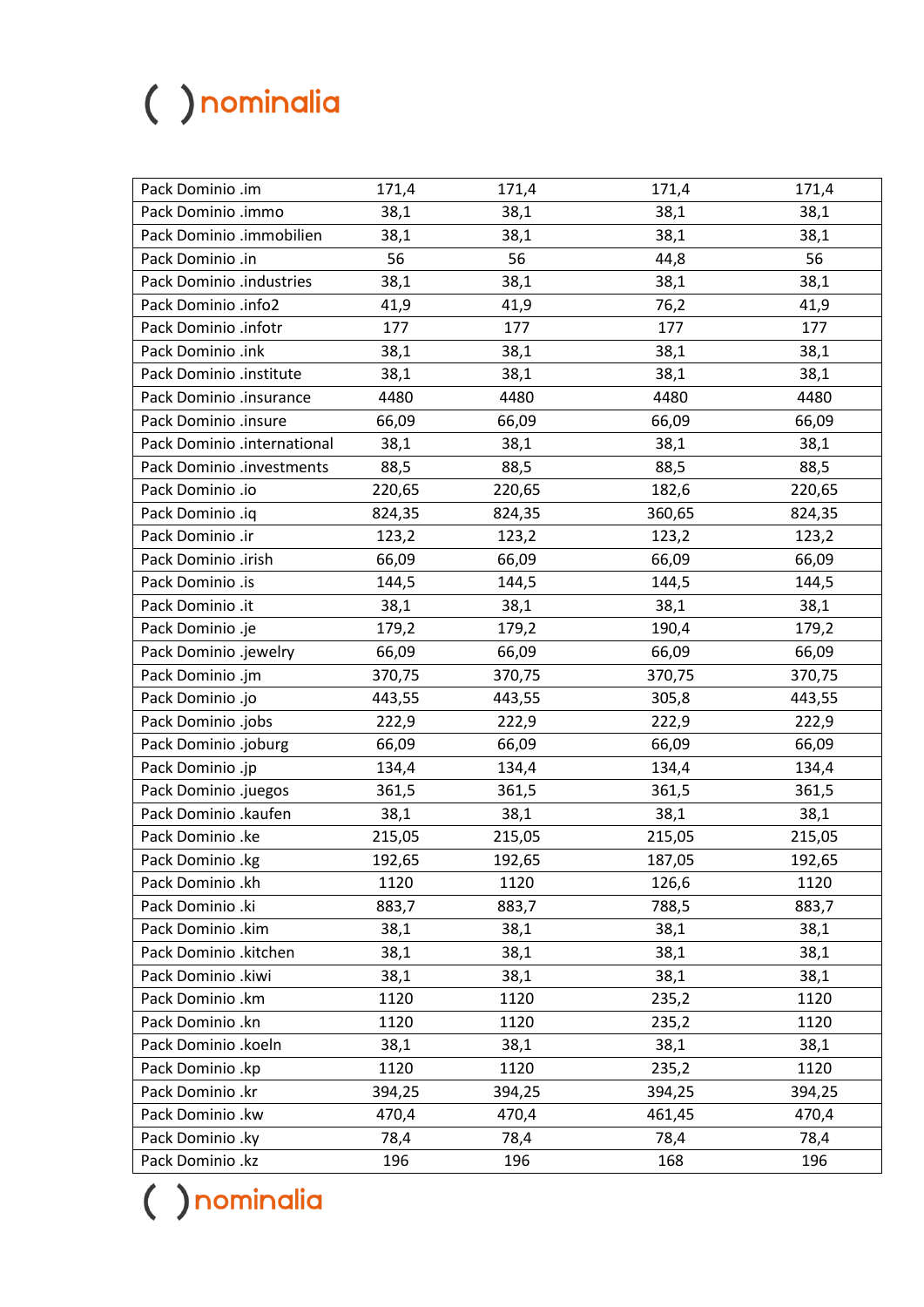| Pack Dominio .la         | 146,75 | 146,75 | 146,75 | 146,75 |
|--------------------------|--------|--------|--------|--------|
| Pack Dominio .land       | 38,1   | 38,1   | 38,1   | 38,1   |
| Pack Dominio .lat        | 66,09  | 66,09  | 66,09  | 66,09  |
| Pack Dominio .law        | 280    | 280    | 280    | 280    |
| Pack Dominio .lawyer     | 66,09  | 66,09  | 66,09  | 66,09  |
| Pack Dominio .lb         | 225,15 | 225,15 | 146,75 | 225,15 |
| Pack Dominio .lc         | 156,8  | 156,8  | 156,8  | 156,8  |
| Pack Dominio .lease      | 66,09  | 66,09  | 66,09  | 66,09  |
| Pack Dominio .legal      | 66,09  | 66,09  | 66,09  | 66,09  |
| Pack Dominio .lgbt       | 66,09  | 66,09  | 66,09  | 66,09  |
| Pack Dominio .li         | 60,5   | 60,5   | 49,3   | 60,5   |
| Pack Dominio .life       | 38,1   | 38,1   | 38,1   | 38,1   |
| Pack Dominio .lighting   | 38,1   | 38,1   | 38,1   | 38,1   |
| Pack Dominio .limited    | 38,1   | 38,1   | 38,1   | 38,1   |
| Pack Dominio .limo       | 66,09  | 66,09  | 66,09  | 66,09  |
| Pack Dominio .link       | 38,1   | 38,1   | 38,1   | 38,1   |
| Pack Dominio .live       | 38,1   | 38,1   | 38,1   | 38,1   |
| Pack Dominio .lk         | 185,95 | 185,95 | 178,1  | 185,95 |
| Pack Dominio .loan       | 66,09  | 66,09  | 66,09  | 66,09  |
| Pack Dominio .loans      | 88,5   | 88,5   | 88,5   | 88,5   |
| Pack Dominio .lol        | 66,09  | 66,09  | 66,09  | 66,09  |
| Pack Dominio .london     | 66,09  | 66,09  | 66,09  | 66,09  |
| Pack Dominio .lotto      | 1634,1 | 1634,1 | 1634,1 | 1634,1 |
| Pack Dominio .love       | 66,09  | 66,09  | 66,09  | 66,09  |
| Pack Dominio .lr         | 1120   | 1120   | 235,2  | 1120   |
| Pack Dominio .ls         | 1120   | 1120   | 235,2  | 1120   |
| Pack Dominio .lt         | 59,4   | 59,4   | 48,2   | 59,4   |
| Pack Dominio .ltd        | 38,1   | 38,1   | 38,1   | 38,1   |
| Pack Dominio .ltduk      | 38,1   | 38,1   | 38,1   | 38,1   |
| Pack Dominio .lu         | 132,19 | 132,19 | 121    | 132,19 |
| Pack Dominio .luxe       | 38,1   | 38,1   | 38,1   | 38,1   |
| Pack Dominio .luxury     | 514,1  | 514,1  | 514,1  | 514,1  |
| Pack Dominio .lv         | 57,15  | 57,15  | 45,95  | 57,15  |
| Pack Dominio .ly         | 169,15 | 169,15 | 157,94 | 169,15 |
| Pack Dominio .ma         | 218,4  | 218,4  | 205    | 218,4  |
| Pack Dominio .madrid     | 50,4   | 50,4   | 50,4   | 50,4   |
| Pack Dominio .maison     | 66,09  | 66,09  | 66,09  | 66,09  |
| Pack Dominio .makeup     | 9520   | 9520   | 336    | 9520   |
| Pack Dominio .management | 38,1   | 38,1   | 38,1   | 38,1   |
| Pack Dominio .market     | 66,09  | 66,09  | 66,09  | 66,09  |
| Pack Dominio .marketing  | 38,1   | 38,1   | 38,1   | 38,1   |
| Pack Dominio .markets    | 66,09  | 66,09  | 66,09  | 66,09  |
| Pack Dominio .mba        | 38,1   | 38,1   | 38,1   | 38,1   |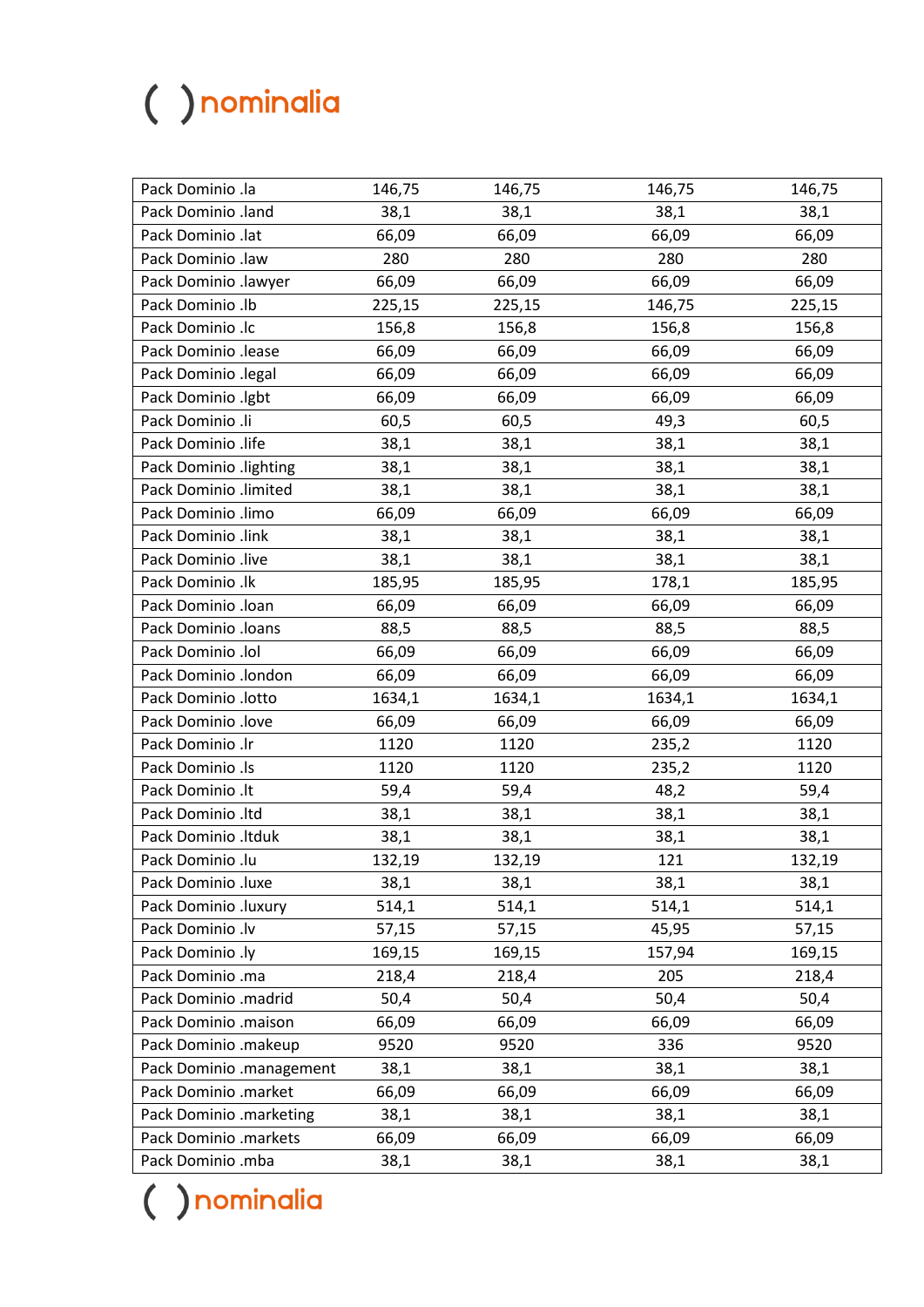| Pack Dominio .mc          | 168    | 168    | 168    | 168    |
|---------------------------|--------|--------|--------|--------|
| Pack Dominio .md          | 145,6  | 145,6  | 145,6  | 145,6  |
| Pack Dominio .me          | 38,1   | 38,1   | 38,1   | 38,1   |
| Pack Dominio .media       | 38,1   | 38,1   | 38,1   | 38,1   |
| Pack Dominio .meet        | 66,09  | 66,09  | 66,09  | 66,09  |
| Pack Dominio .melbourne   | 88,5   | 88,5   | 88,5   | 88,5   |
| Pack Dominio .memorial    | 66,09  | 66,09  | 66,09  | 66,09  |
| Pack Dominio .men         | 38,1   | 38,1   | 38,1   | 38,1   |
| Pack Dominio .menu        | 38,1   | 38,1   | 38,1   | 38,1   |
| Pack Dominio .meuk        | 38,1   | 38,1   | 38,1   | 38,1   |
| Pack Dominio .mg          | 1120   | 1120   | 235,2  | 1120   |
| Pack Dominio .mh          | 1120   | 1120   | 235,2  | 1120   |
| Pack Dominio .miami       | 38,1   | 38,1   | 38,1   | 38,1   |
| Pack Dominio .mk          | 323,7  | 323,7  | 323,7  | 323,7  |
| Pack Dominio .ml          | 1120   | 1120   | 235,2  | 1120   |
| Pack Dominio .mm          | 1120   | 1120   | 235,2  | 1120   |
| Pack Dominio .mn          | 133,3  | 133,3  | 133,3  | 133,3  |
| Pack Dominio .mo          | 1120   | 1120   | 137,8  | 1120   |
| Pack Dominio .mobi        | 41,9   | 41,9   | 38,1   | 41,9   |
| Pack Dominio .moda        | 38,1   | 38,1   | 38,1   | 38,1   |
| Pack Dominio .moe         | 38,1   | 38,1   | 38,1   | 38,1   |
| Pack Dominio .moi         | 97,25  | 97,25  | 97,25  | 97,25  |
| Pack Dominio .mom         | 66,09  | 66,09  | 66,09  | 66,09  |
| Pack Dominio .money       | 38,1   | 38,1   | 38,1   | 38,1   |
| Pack Dominio .mortgage    | 66,09  | 66,09  | 66,09  | 66,09  |
| Pack Dominio .moscow      | 38,1   | 38,1   | 38,1   | 38,1   |
| Pack Dominio .motorcycles | 296,8  | 296,8  | 280    | 296,8  |
| Pack Dominio .movie       | 280    | 280    | 280    | 280    |
| Pack Dominio .mp          | 157,94 | 157,94 | 155,69 | 157,94 |
| Pack Dominio .mq          | 1120   | 1120   | 235,2  | 1120   |
| Pack Dominio .mr          | 1120   | 1120   | 235,2  | 1120   |
| Pack Dominio .ms          | 141,15 | 141,15 | 141,15 | 141,15 |
| Pack Dominio .mt          | 134,4  | 134,4  | 123,2  | 134,4  |
| Pack Dominio .mu          | 154,6  | 154,6  | 154,6  | 154,6  |
| Pack Dominio .museum      | 66,09  | 66,09  | 66,09  | 66,09  |
| Pack Dominio .mv          | 291,2  | 291,2  | 291,2  | 291,2  |
| Pack Dominio .mw          | 231,85 | 231,85 | 185,95 | 231,85 |
| Pack Dominio .mx          | 76,2   | 76,2   | 76,2   | 76,2   |
| Pack Dominio .my          | 264,35 | 264,35 | 249,8  | 264,35 |
| Pack Dominio .mz          | 417,8  | 417,8  | 240,8  | 417,8  |
| Pack Dominio .na          | 689,95 | 689,95 | 592,5  | 689,95 |
| Pack Dominio .nagoya      | 38,1   | 38,1   | 38,1   | 38,1   |
| Pack Dominio .name        | 38,1   | 38,1   | 38,1   | 38,1   |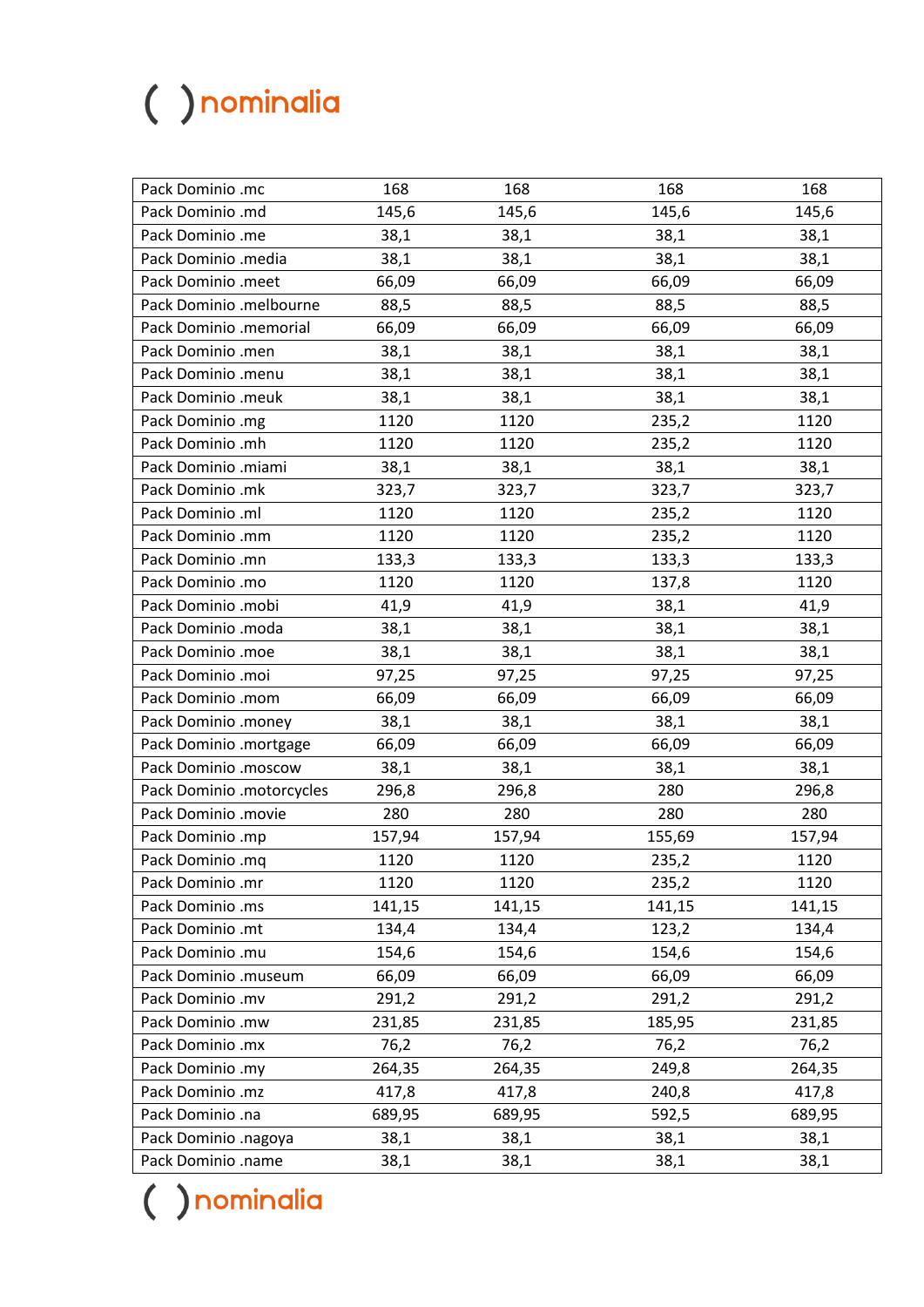| Pack Dominio .navy     | 38,1   | 38,1   | 38,1   | 38,1   |
|------------------------|--------|--------|--------|--------|
| Pack Dominio .nc       | 1120   | 1120   | 235,2  | 1120   |
| Pack Dominio .ne       | 1120   | 1120   | 235,2  | 1120   |
| Pack Dominio .net      | 41,9   | 41,9   | 38,1   | 41,9   |
| Pack Dominio .netcm    | 197,15 | 197,15 | 197,15 | 197,15 |
| Pack Dominio .netcn    | 100,8  | 100,8  | 100,8  | 100,8  |
| Pack Dominio .netco    | 110,9  | 110,9  | 110,9  | 110,9  |
| Pack Dominio .network  | 38,1   | 38,1   | 38,1   | 38,1   |
| Pack Dominio .news     | 38,1   | 38,1   | 38,1   | 38,1   |
| Pack Dominio .nf       | 1018,1 | 1018,1 | 1018,1 | 1018,1 |
| Pack Dominio .ng       | 118,75 | 118,75 | 118,75 | 118,75 |
| Pack Dominio .ngo      | 66,09  | 66,09  | 66,09  | 66,09  |
| Pack Dominio .ni       | 168    | 168    | 168    | 168    |
| Pack Dominio .ninja    | 38,1   | 38,1   | 38,1   | 38,1   |
| Pack Dominio .nl       | 54,9   | 54,9   | 54,9   | 54,9   |
| Pack Dominio .no       | 106,4  | 106,4  | 117,6  | 106,4  |
| Pack Dominio .nomfr    | 1120   | 1120   | 129,94 | 1120   |
| Pack Dominio .np       | 1120   | 1120   | 235,2  | 1120   |
| Pack Dominio .nr       | 560    | 560    | 560    | 560    |
| Pack Dominio .nrw      | 66,09  | 66,09  | 66,09  | 66,09  |
| Pack Dominio .nu       | 112    | 112    | 100,8  | 112    |
| Pack Dominio .nyc      | 38,1   | 38,1   | 38,1   | 38,1   |
| Pack Dominio .nz       | 88,5   | 88,5   | 88,5   | 88,5   |
| Pack Dominio .offai    | 1120   | 1120   | 347,2  | 1120   |
| Pack Dominio .okinawa  | 38,1   | 38,1   | 38,1   | 38,1   |
| Pack Dominio .om       | 332,65 | 332,65 | 168    | 332,65 |
| Pack Dominio .one      | 38,1   | 38,1   | 38,1   | 38,1   |
| Pack Dominio .ong      | 66,09  | 66,09  | 66,09  | 66,09  |
| Pack Dominio .onl      | 38,1   | 38,1   | 38,1   | 38,1   |
| Pack Dominio .online   | 66,09  | 66,09  | 66,09  | 66,09  |
| Pack Dominio .orat     | 1120   | 1120   | 141,15 | 1120   |
| Pack Dominio .org      | 41,9   | 41,9   | 38,1   | 41,9   |
| Pack Dominio .organic  | 88,5   | 88,5   | 88,5   | 88,5   |
| Pack Dominio .orgcn    | 100,8  | 100,8  | 100,8  | 100,8  |
| Pack Dominio .orges    | 103,05 | 103,05 | 103,05 | 103,05 |
| Pack Dominio .orguk    | 54,9   | 54,9   | 54,9   | 54,9   |
| Pack Dominio .osaka    | 66,09  | 66,09  | 66,09  | 66,09  |
| Pack Dominio .pa       | 280    | 280    | 280    | 280    |
| Pack Dominio .page     | 38,1   | 38,1   | 38,1   | 38,1   |
| Pack Dominio .paris    | 66,09  | 66,09  | 38,1   | 66,09  |
| Pack Dominio .partners | 66,09  | 66,09  | 66,09  | 66,09  |
| Pack Dominio .parts    | 38,1   | 38,1   | 38,1   | 38,1   |
| Pack Dominio .party    | 38,1   | 38,1   | 38,1   | 38,1   |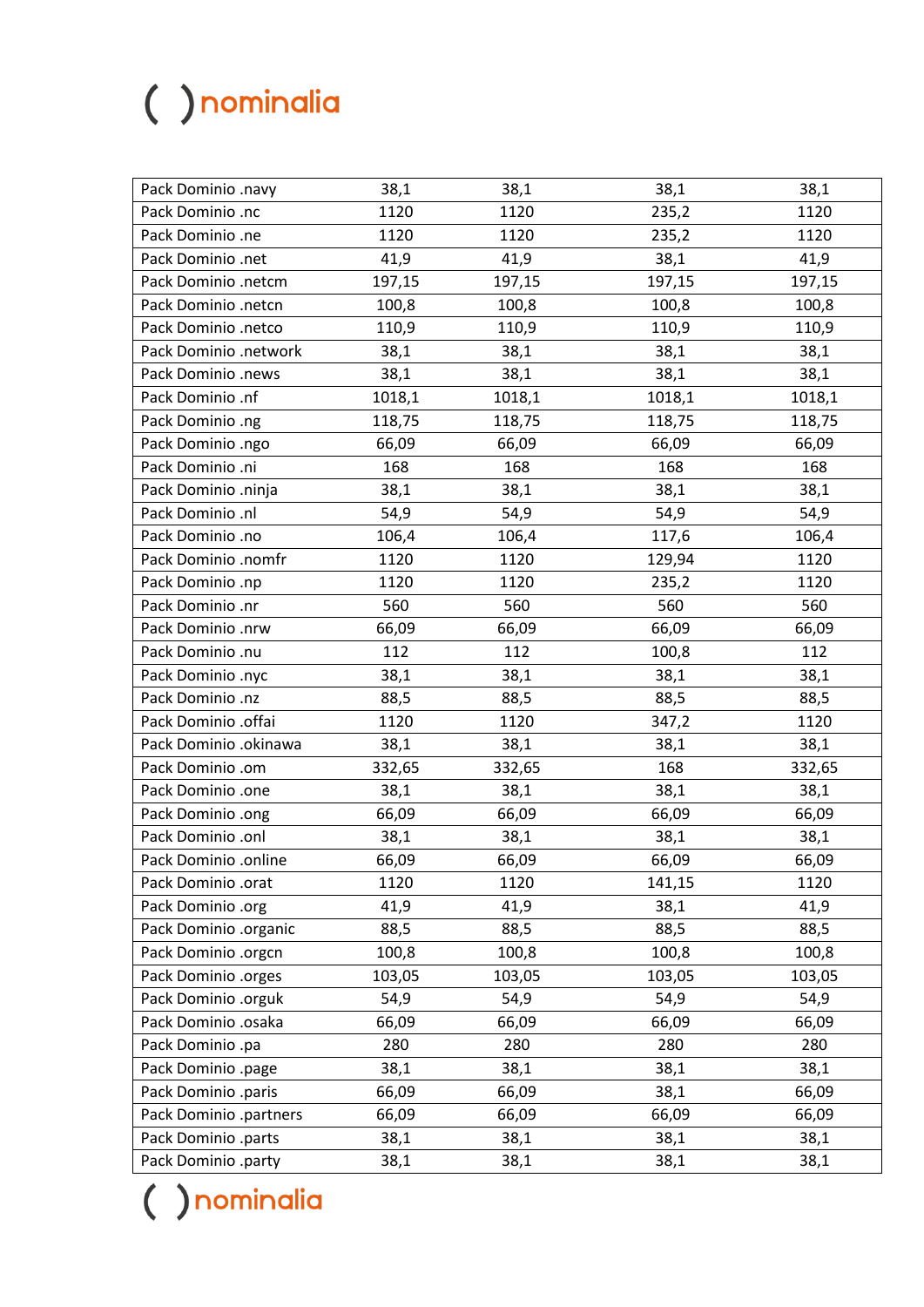| Pack Dominio .pe          | 96,35  | 96,35  | 96,35  | 96,35  |
|---------------------------|--------|--------|--------|--------|
| Pack Dominio .pet         | 38,1   | 38,1   | 38,1   | 38,1   |
| Pack Dominio .pf          | 1120   | 1120   | 173,6  | 1120   |
| Pack Dominio .pg          | 1120   | 1120   | 235,2  | 1120   |
| Pack Dominio .ph          | 88,5   | 88,5   | 99,7   | 88,5   |
| Pack Dominio .pharmacy    | 1064   | 1064   | 1064   | 1064   |
| Pack Dominio .photo       | 38,1   | 38,1   | 38,1   | 38,1   |
| Pack Dominio .photography | 38,1   | 38,1   | 38,1   | 38,1   |
| Pack Dominio .photos      | 38,1   | 38,1   | 38,1   | 38,1   |
| Pack Dominio .physio      | 88,5   | 88,5   | 38,1   | 88,5   |
| Pack Dominio .pics        | 46,15  | 46,15  | 46,15  | 46,15  |
| Pack Dominio .pictures    | 38,1   | 38,1   | 38,1   | 38,1   |
| Pack Dominio .pink        | 38,1   | 38,1   | 38,1   | 38,1   |
| Pack Dominio .pizza       | 66,09  | 66,09  | 66,09  | 66,09  |
| Pack Dominio .pk          | 144,5  | 144,5  | 144,5  | 144,5  |
| Pack Dominio .pl          | 38,1   | 38,1   | 87,4   | 38,1   |
| Pack Dominio .place       | 38,1   | 38,1   | 38,1   | 38,1   |
| Pack Dominio .plumbing    | 38,1   | 38,1   | 38,1   | 38,1   |
| Pack Dominio .plus        | 38,1   | 38,1   | 38,1   | 38,1   |
| Pack Dominio .pm          | 1120   | 1120   | 235,2  | 1120   |
| Pack Dominio .pn          | 231,85 | 231,85 | 231,85 | 231,85 |
| Pack Dominio .poker       | 66,09  | 66,09  | 66,09  | 66,09  |
| Pack Dominio .porn        | 97,25  | 97,25  | 97,25  | 97,25  |
| Pack Dominio .ppse        | 1120   | 1120   | 221,8  | 1120   |
| Pack Dominio .pr          | 1400   | 1400   | 1400   | 1400   |
| Pack Dominio .press       | 88,5   | 88,5   | 88,5   | 88,5   |
| Pack Dominio .pro         | 38,1   | 38,1   | 38,1   | 38,1   |
| Pack Dominio .productions | 38,1   | 38,1   | 38,1   | 38,1   |
| Pack Dominio .promo       | 38,1   | 38,1   | 38,1   | 38,1   |
| Pack Dominio .properties  | 38,1   | 38,1   | 38,1   | 38,1   |
| Pack Dominio .property    | 121,05 | 121,05 | 121,05 | 121,05 |
| Pack Dominio .ps          | 177    | 177    | 177    | 177    |
| Pack Dominio .pt          | 38,1   | 54,9   | 54,9   | 38,1   |
| Pack Dominio .pub         | 38,1   | 38,1   | 38,1   | 38,1   |
| Pack Dominio .pw          | 38,1   | 38,1   | 38,1   | 38,1   |
| Pack Dominio .py          | 218,4  | 218,4  | 218,4  | 218,4  |
| Pack Dominio .qa          | 474,9  | 474,9  | 365,15 | 474,9  |
| Pack Dominio .qpon        | 38,1   | 38,1   | 38,1   | 38,1   |
| Pack Dominio .quebec      | 38,1   | 38,1   | 38,1   | 38,1   |
| Pack Dominio .racing      | 66,09  | 66,09  | 66,09  | 66,09  |
| Pack Dominio .radio       | 336    | 336    | 336    | 336    |
| Pack Dominio .re          | 145,6  | 145,6  | 38,1   | 145,6  |
| Pack Dominio .recipes     | 66,09  | 66,09  | 66,09  | 66,09  |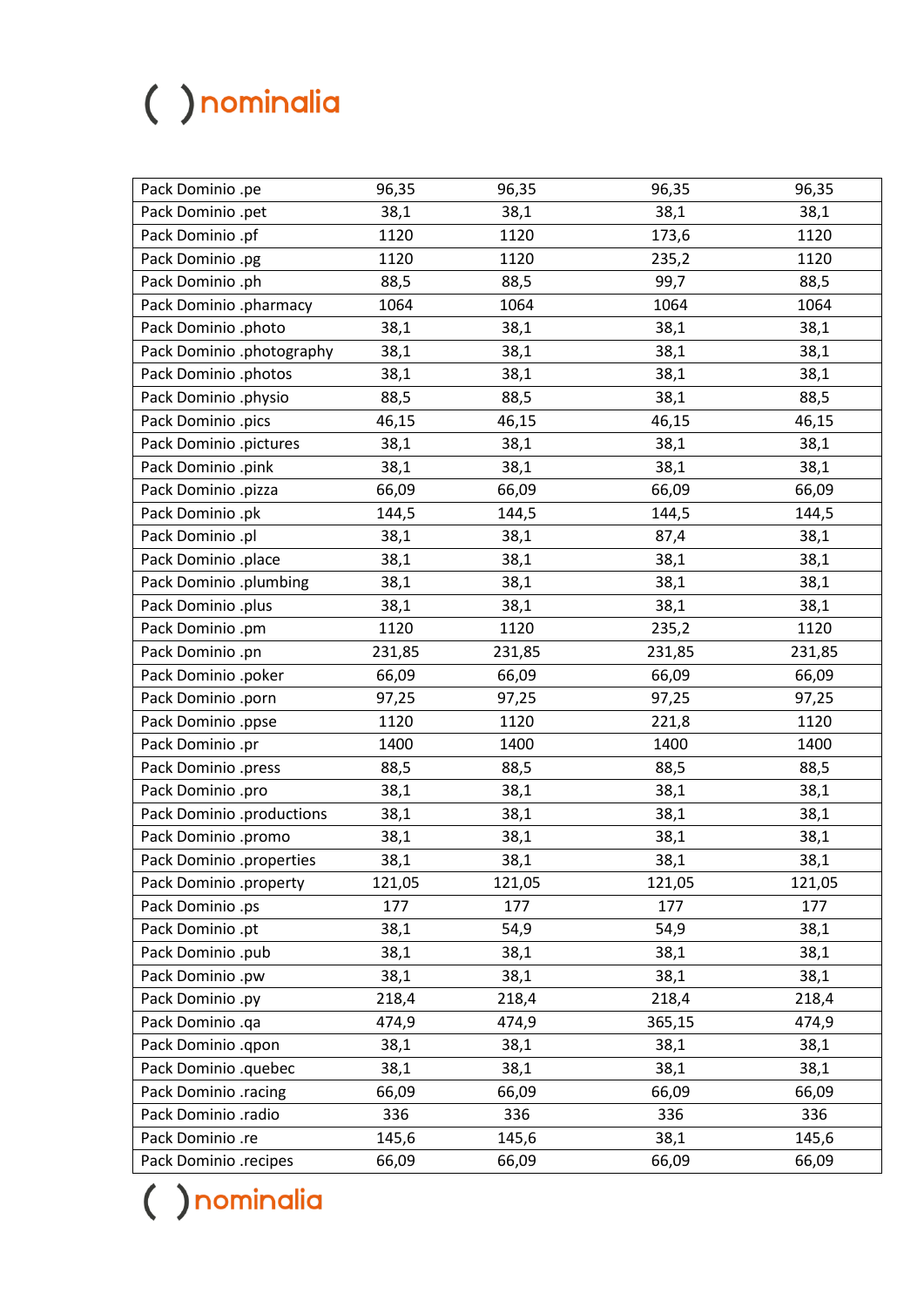| Pack Dominio .red        | 38,1   | 38,1   | 38,1   | 38,1   |
|--------------------------|--------|--------|--------|--------|
| Pack Dominio .rehab      | 38,1   | 38,1   | 38,1   | 38,1   |
| Pack Dominio .reise      | 88,5   | 88,5   | 88,5   | 88,5   |
| Pack Dominio .reisen     | 38,1   | 38,1   | 38,1   | 38,1   |
| Pack Dominio .rent       | 66,09  | 66,09  | 66,09  | 66,09  |
| Pack Dominio .rentals    | 38,1   | 38,1   | 38,1   | 38,1   |
| Pack Dominio .repair     | 38,1   | 38,1   | 38,1   | 38,1   |
| Pack Dominio .report     | 38,1   | 38,1   | 38,1   | 38,1   |
| Pack Dominio .republican | 38,1   | 38,1   | 38,1   | 38,1   |
| Pack Dominio .rest       | 38,1   | 38,1   | 38,1   | 38,1   |
| Pack Dominio .restaurant | 66,09  | 66,09  | 66,09  | 66,09  |
| Pack Dominio .review     | 66,09  | 66,09  | 66,09  | 66,09  |
| Pack Dominio .reviews    | 38,1   | 38,1   | 38,1   | 38,1   |
| Pack Dominio .rich       | 1634,1 | 1634,1 | 1634,1 | 1634,1 |
| Pack Dominio .rip        | 38,1   | 38,1   | 38,1   | 38,1   |
| Pack Dominio .ro         | 106,4  | 106,4  | 106,4  | 106,4  |
| Pack Dominio .rocks      | 38,1   | 38,1   | 38,1   | 38,1   |
| Pack Dominio .rodeo      | 38,1   | 38,1   | 38,1   | 38,1   |
| Pack Dominio .rs         | 184,8  | 184,8  | 184,8  | 184,8  |
| Pack Dominio .ru         | 53,8   | 53,8   | 53,8   | 53,8   |
| Pack Dominio .ruhr       | 66,09  | 66,09  | 66,09  | 66,09  |
| Pack Dominio .run        | 38,1   | 38,1   | 38,1   | 38,1   |
| Pack Dominio .rw         | 352,8  | 352,8  | 352,8  | 352,8  |
| Pack Dominio .ryuku      | 38,1   | 38,1   | 38,1   | 38,1   |
| Pack Dominio .sa         | 411,05 | 411,05 | 140    | 411,05 |
| Pack Dominio .sale       | 38,1   | 38,1   | 38,1   | 38,1   |
| Pack Dominio .salon      | 66,09  | 66,09  | 66,09  | 66,09  |
| Pack Dominio .sarl       | 38,1   | 38,1   | 38,1   | 38,1   |
| Pack Dominio .sb         | 194,9  | 194,9  | 289    | 194,9  |
| Pack Dominio .sc         | 169,15 | 169,15 | 169,15 | 169,15 |
| Pack Dominio .school     | 38,1   | 38,1   | 38,1   | 38,1   |
| Pack Dominio .science    | 38,1   | 38,1   | 38,1   | 38,1   |
| Pack Dominio .scot       | 66,09  | 66,09  | 38,1   | 66,09  |
| Pack Dominio .sd         | 231,85 | 231,85 | 216,2  | 231,85 |
| Pack Dominio .se         | 56     | 56     | 106,4  | 56     |
| Pack Dominio .security   | 2576   | 2576   | 2520   | 2576   |
| Pack Dominio .services   | 38,1   | 38,1   | 38,1   | 38,1   |
| Pack Dominio .sex        | 101,3  | 101,3  | 101,3  | 101,3  |
| Pack Dominio .sexy       | 53,55  | 53,55  | 53,55  | 53,55  |
| Pack Dominio .sg         | 191,55 | 191,55 | 191,55 | 191,55 |
| Pack Dominio .sh         | 235,2  | 235,2  | 188,2  | 235,2  |
| Pack Dominio .shiksha    | 38,1   | 38,1   | 38,1   | 38,1   |
| Pack Dominio .shoes      | 38,1   | 38,1   | 38,1   | 38,1   |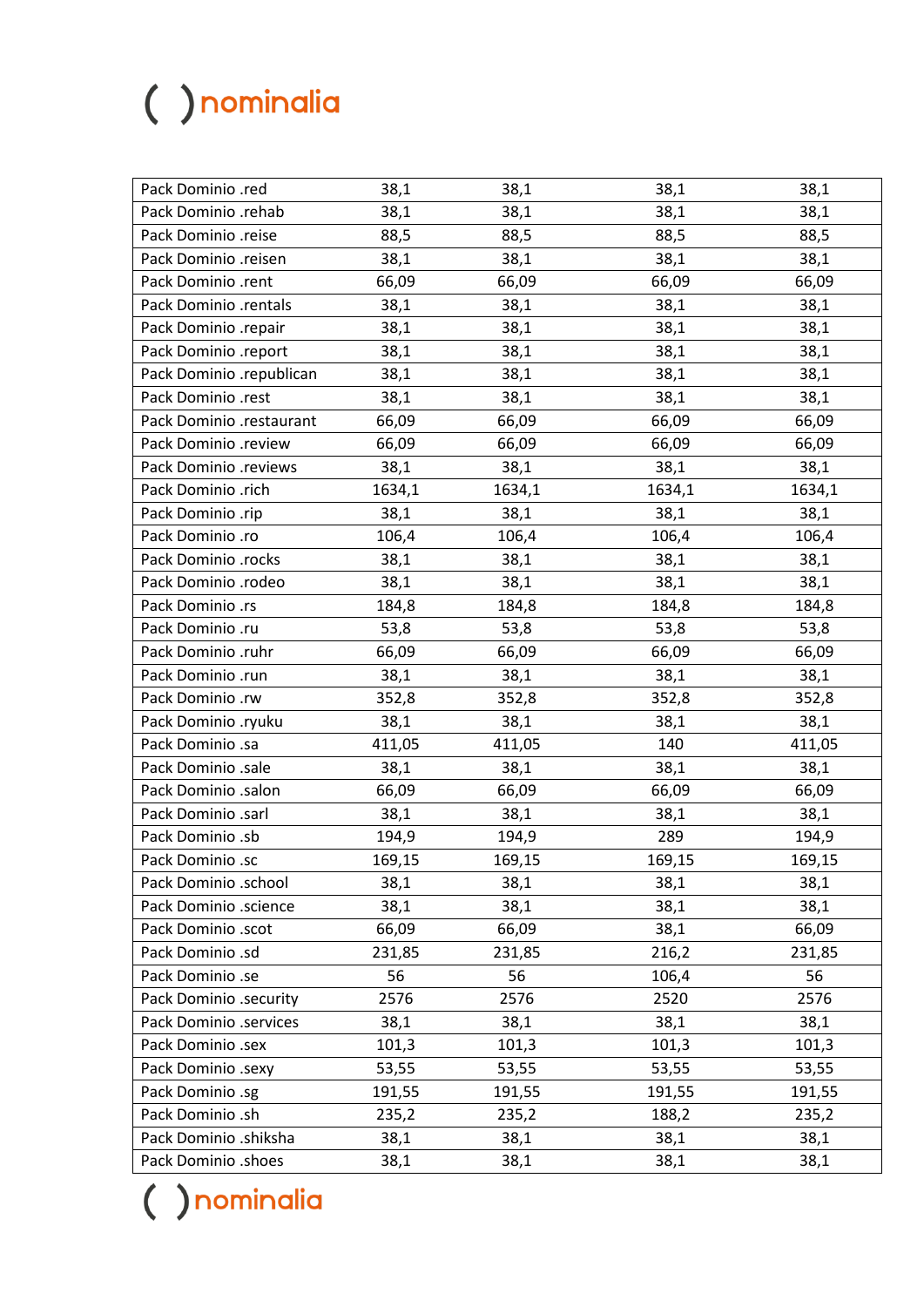| Pack Dominio .shop      | 66,09  | 66,09  | 66,09  | 66,09  |
|-------------------------|--------|--------|--------|--------|
| Pack Dominio .shopping  | 38,1   | 38,1   | 38,1   | 38,1   |
| Pack Dominio .show      | 38,1   | 38,1   | 38,1   | 38,1   |
| Pack Dominio .si        | 105,3  | 105,3  | 105,3  | 105,3  |
| Pack Dominio .singles   | 38,1   | 38,1   | 38,1   | 38,1   |
| Pack Dominio .site      | 38,1   | 38,1   | 38,1   | 38,1   |
| Pack Dominio .sj        | 1120   | 1120   | 235,2  | 1120   |
| Pack Dominio .sk        | 90,75  | 90,75  | 101,95 | 90,75  |
| Pack Dominio .ski       | 66,09  | 66,09  | 66,09  | 66,09  |
| Pack Dominio .sl        | 185,95 | 185,95 | 185,95 | 185,95 |
| Pack Dominio .sm        | 123,2  | 123,2  | 112    | 123,2  |
| Pack Dominio .sn        | 231,85 | 231,85 | 194,9  | 231,85 |
| Pack Dominio .so        | 99,7   | 99,7   | 99,7   | 99,7   |
| Pack Dominio .soccer    | 38,1   | 38,1   | 38,1   | 38,1   |
| Pack Dominio .social    | 38,1   | 38,1   | 38,1   | 38,1   |
| Pack Dominio .software  | 38,1   | 38,1   | 38,1   | 38,1   |
| Pack Dominio .solar     | 38,1   | 38,1   | 38,1   | 38,1   |
| Pack Dominio .solutions | 38,1   | 38,1   | 38,1   | 38,1   |
| Pack Dominio .soy       | 38,1   | 38,1   | 38,1   | 38,1   |
| Pack Dominio .space     | 38,1   | 38,1   | 38,1   | 38,1   |
| Pack Dominio .sport     | 514,1  | 514,1  | 514,1  | 514,1  |
| Pack Dominio .sr        | 1120   | 1120   | 235,2  | 1120   |
| Pack Dominio .srl       | 66,09  | 66,09  | 66,09  | 66,09  |
| Pack Dominio .st        | 95,2   | 95,2   | 95,2   | 95,2   |
| Pack Dominio .store     | 66,09  | 66,09  | 66,09  | 66,09  |
| Pack Dominio .stream    | 38,1   | 38,1   | 38,1   | 38,1   |
| Pack Dominio .studio    | 38,1   | 38,1   | 38,1   | 38,1   |
| Pack Dominio .study     | 38,1   | 38,1   | 38,1   | 38,1   |
| Pack Dominio .style     | 66,09  | 66,09  | 66,09  | 66,09  |
| Pack Dominio .su        | 151,2  | 151,2  | 150,1  | 151,2  |
| Pack Dominio .sucks     | 280    | 280    | 280    | 280    |
| Pack Dominio .supplies  | 38,1   | 38,1   | 38,1   | 38,1   |
| Pack Dominio .supply    | 38,1   | 38,1   | 38,1   | 38,1   |
| Pack Dominio .support   | 38,1   | 38,1   | 38,1   | 38,1   |
| Pack Dominio .surf      | 38,1   | 38,1   | 38,1   | 38,1   |
| Pack Dominio .surgery   | 66,09  | 66,09  | 66,09  | 66,09  |
| Pack Dominio .sv        | 280    | 280    | 280    | 280    |
| Pack Dominio .swiss     | 134,4  | 134,4  | 134,4  | 134,4  |
| Pack Dominio .sx        | 66,09  | 66,09  | 66,09  | 66,09  |
| Pack Dominio .sy        | 468,2  | 468,2  | 422,25 | 468,2  |
| Pack Dominio .sydney    | 88,5   | 88,5   | 88,5   | 88,5   |
| Pack Dominio .systems   | 38,1   | 38,1   | 38,1   | 38,1   |
| Pack Dominio .sz        | 1120   | 1120   | 235,2  | 1120   |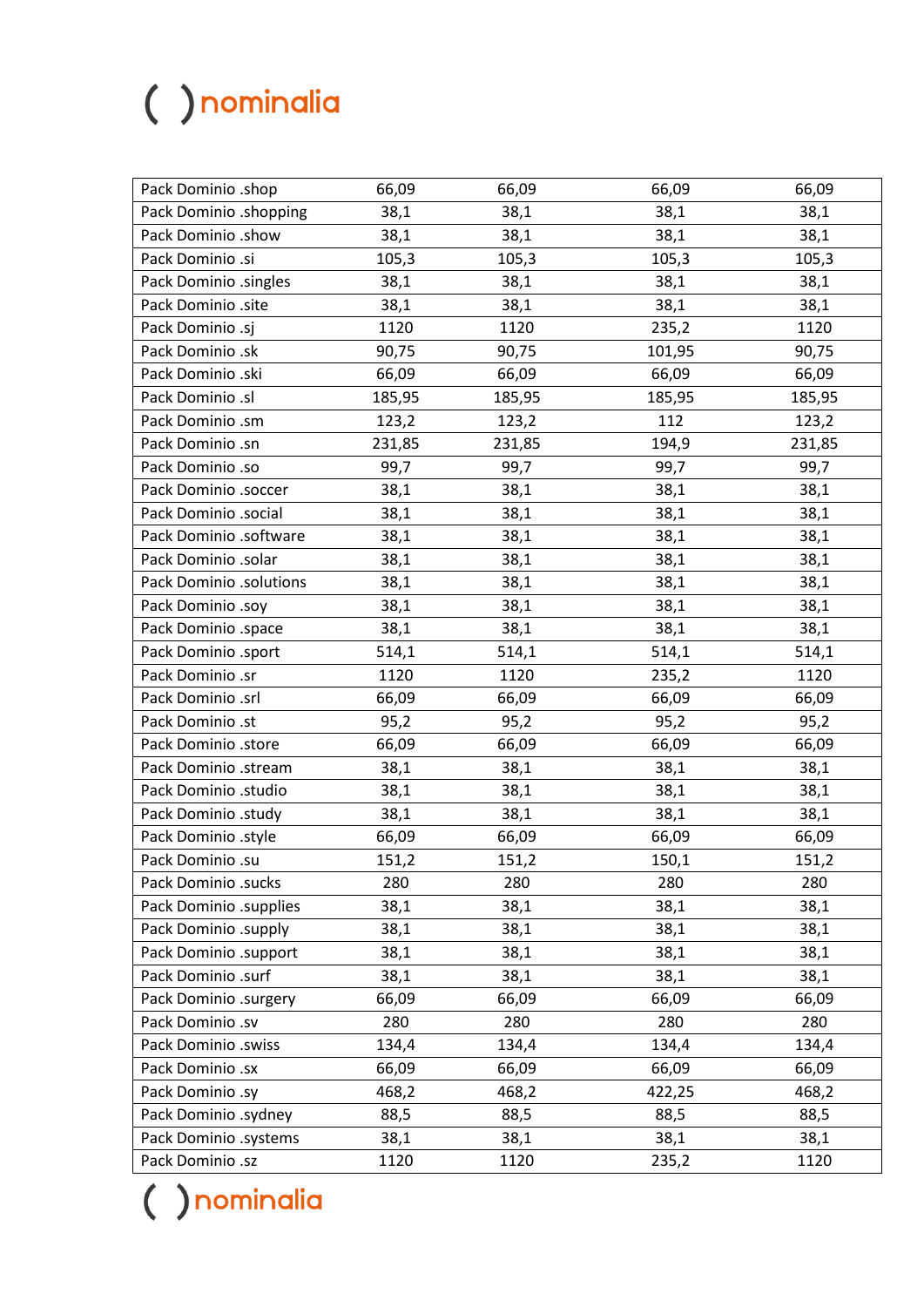| Pack Dominio .taipei     | 66,09  | 66,09  | 66,09  | 66,09  |
|--------------------------|--------|--------|--------|--------|
| Pack Dominio .tattoo     | 52,35  | 52,35  | 52,35  | 52,35  |
| Pack Dominio .tax        | 66,09  | 66,09  | 66,09  | 66,09  |
| Pack Dominio .taxi       | 66,09  | 66,09  | 66,09  | 66,09  |
| Pack Dominio .tc         | 141,15 | 141,15 | 141,15 | 141,15 |
| Pack Dominio .td         | 1120   | 1120   | 235,2  | 1120   |
| Pack Dominio .team       | 38,1   | 38,1   | 38,1   | 38,1   |
| Pack Dominio .tech       | 66,09  | 66,09  | 66,09  | 66,09  |
| Pack Dominio .technology | 38,1   | 38,1   | 38,1   | 38,1   |
| Pack Dominio .tel        | 50,4   | 50,4   | 39,2   | 50,4   |
| Pack Dominio .tennis     | 66,09  | 66,09  | 66,09  | 66,09  |
| Pack Dominio .test       | 38,1   | 38,1   | 38,1   | 38,1   |
| Pack Dominio .testlaura  | 38,1   | 38,1   | 38,1   | 38,1   |
| Pack Dominio .tf         | 38,1   | 38,1   | 38,1   | 38,1   |
| Pack Dominio .tg         | 1120   | 1120   | 235,2  | 1120   |
| Pack Dominio .th         | 212,8  | 212,8  | 192,65 | 212,8  |
| Pack Dominio .theater    | 66,09  | 66,09  | 66,09  | 66,09  |
| Pack Dominio .tickets    | 514,1  | 514,1  | 514,1  | 514,1  |
| Pack Dominio .tienda     | 66,09  | 66,09  | 66,09  | 66,09  |
| Pack Dominio .tips       | 38,1   | 38,1   | 38,1   | 38,1   |
| Pack Dominio .tires      | 88,5   | 88,5   | 88,5   | 88,5   |
| Pack Dominio .tirol      | 66,09  | 66,09  | 66,09  | 66,09  |
| Pack Dominio .tj         | 168    | 168    | 168    | 168    |
| Pack Dominio .tk         | 118,75 | 118,75 | 118,75 | 118,75 |
| Pack Dominio .tl         | 198,25 | 198,25 | 191,55 | 198,25 |
| Pack Dominio .tm         | 834,4  | 834,4  | 560    | 834,4  |
| Pack Dominio .tmfr       | 1120   | 1120   | 129,94 | 1120   |
| Pack Dominio .tmse       | 1120   | 1120   | 221,8  | 1120   |
| Pack Dominio .tn         | 448    | 448    | 364    | 448    |
| Pack Dominio .to         | 143,4  | 143,4  | 143,4  | 143,4  |
| Pack Dominio .today      | 38,1   | 38,1   | 38,1   | 38,1   |
| Pack Dominio .tokyo      | 38,1   | 38,1   | 38,1   | 38,1   |
| Pack Dominio .tools      | 38,1   | 38,1   | 38,1   | 38,1   |
| Pack Dominio .top        | 41,9   | 41,9   | 38,1   | 41,9   |
| Pack Dominio .tours      | 66,09  | 66,09  | 66,09  | 66,09  |
| Pack Dominio .town       | 38,1   | 38,1   | 38,1   | 38,1   |
| Pack Dominio .toys       | 38,1   | 38,1   | 38,1   | 38,1   |
| Pack Dominio .tp         | 1120   | 1120   | 235,2  | 1120   |
| Pack Dominio .tr         | 1120   | 1120   | 118,75 | 1120   |
| Pack Dominio .trade      | 38,1   | 38,1   | 38,1   | 38,1   |
| Pack Dominio .trading    | 88,5   | 88,5   | 88,5   | 88,5   |
| Pack Dominio .training   | 38,1   | 38,1   | 38,1   | 38,1   |
| Pack Dominio .travel     | 128,8  | 128,8  | 128,8  | 128,8  |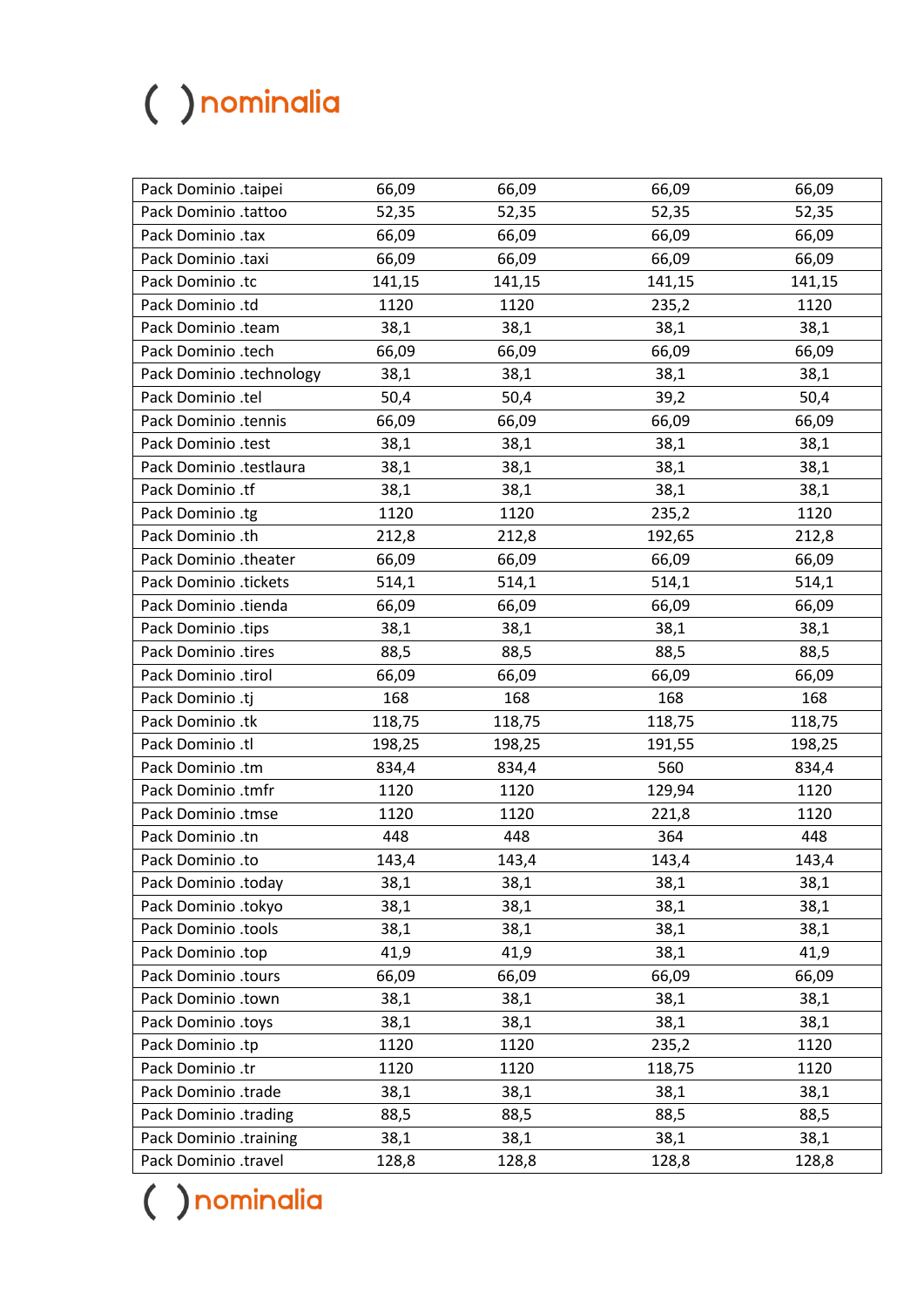| Pack Dominio .tt         | 1018,1 | 1018,1 | 1018,1 | 1018,1 |
|--------------------------|--------|--------|--------|--------|
| Pack Dominio .tube       | 38,1   | 38,1   | 38,1   | 38,1   |
| Pack Dominio .tv         | 71,7   | 71,7   | 60,5   | 71,7   |
| Pack Dominio .tw         | 54,9   | 54,9   | 54,9   | 54,9   |
| Pack Dominio .tz         | 1120   | 1120   | 235,2  | 1120   |
| Pack Dominio .ua         | 213,95 | 213,95 | 213,95 | 213,95 |
| Pack Dominio .ug         | 170,25 | 170,25 | 235,2  | 170,25 |
| Pack Dominio .uk         | 41,9   | 41,9   | 38,1   | 41,9   |
| Pack Dominio .um         | 168    | 168    | 162,4  | 168    |
| Pack Dominio .university | 66,09  | 66,09  | 66,09  | 66,09  |
| Pack Dominio .uno        | 38,1   | 38,1   | 38,1   | 38,1   |
| Pack Dominio .us         | 51,55  | 51,55  | 40,35  | 51,55  |
| Pack Dominio .uy         | 169,15 | 169,15 | 169,15 | 169,15 |
| Pack Dominio .uz         | 221,8  | 221,8  | 221,8  | 221,8  |
| Pack Dominio .va         | 1120   | 1120   | 280    | 1120   |
| Pack Dominio .vacations  | 38,1   | 38,1   | 38,1   | 38,1   |
| Pack Dominio .vc         | 63,85  | 63,85  | 75,05  | 63,85  |
| Pack Dominio .ve         | 109,8  | 109,8  | 109,8  | 109,8  |
| Pack Dominio .vegas      | 66,09  | 66,09  | 66,09  | 66,09  |
| Pack Dominio .ventures   | 66,09  | 66,09  | 66,09  | 66,09  |
| Pack Dominio .vet        | 38,1   | 38,1   | 38,1   | 38,1   |
| Pack Dominio .vg         | 141,15 | 141,15 | 141,15 | 141,15 |
| Pack Dominio .vi         | 305,8  | 305,8  | 213,95 | 305,8  |
| Pack Dominio .viajes     | 66,09  | 66,09  | 66,09  | 66,09  |
| Pack Dominio .video      | 38,1   | 38,1   | 38,1   | 38,1   |
| Pack Dominio .villas     | 66,09  | 66,09  | 66,09  | 66,09  |
| Pack Dominio .vin        | 66,09  | 66,09  | 66,09  | 66,09  |
| Pack Dominio .vip        | 38,1   | 38,1   | 38,1   | 38,1   |
| Pack Dominio .vision     | 38,1   | 38,1   | 38,1   | 38,1   |
| Pack Dominio .vlaandren  | 38,1   | 38,1   | 38,1   | 38,1   |
| Pack Dominio .vn         | 197,15 | 197,15 | 197,15 | 197,15 |
| Pack Dominio .vodka      | 38,1   | 38,1   | 38,1   | 38,1   |
| Pack Dominio .vote       | 88,5   | 88,5   | 88,5   | 88,5   |
| Pack Dominio .voting     | 548,8  | 548,8  | 548,8  | 548,8  |
| Pack Dominio .voto       | 88,5   | 88,5   | 88,5   | 88,5   |
| Pack Dominio .voyage     | 66,09  | 66,09  | 38,1   | 66,09  |
| Pack Dominio .vu         | 231,85 | 231,85 | 185,95 | 231,85 |
| Pack Dominio .wales      | 38,1   | 38,1   | 38,1   | 38,1   |
| Pack Dominio .wang       | 38,1   | 38,1   | 38,1   | 38,1   |
| Pack Dominio .watch      | 38,1   | 38,1   | 38,1   | 38,1   |
| Pack Dominio .webcam     | 38,1   | 38,1   | 38,1   | 38,1   |
| Pack Dominio .website    | 38,1   | 38,1   | 38,1   | 38,1   |
| Pack Dominio .webtr      | 177    | 177    | 177    | 177    |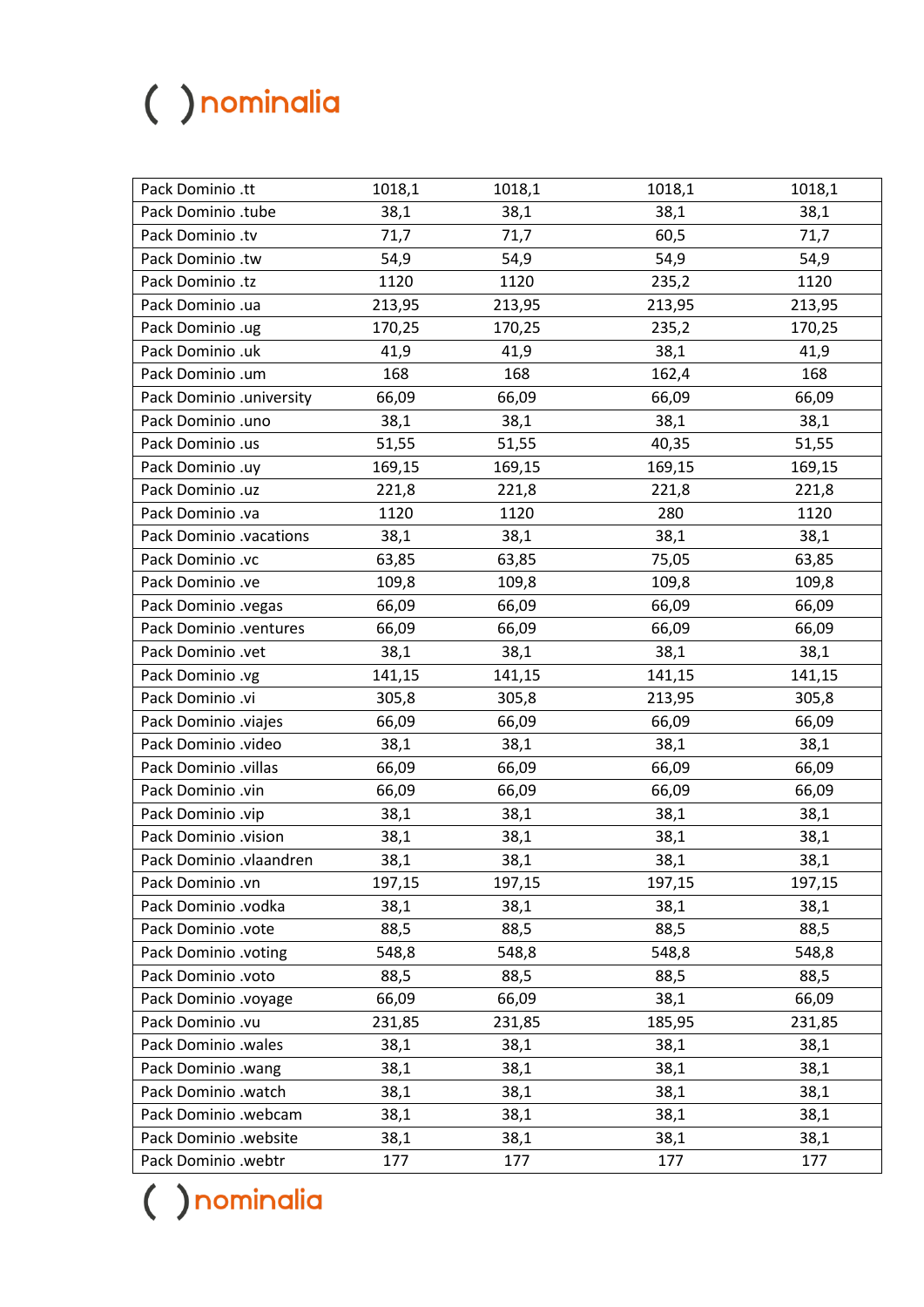| Pack Dominio .wedding  | 66,09  | 66,09  | 66,09  | 66,09  |
|------------------------|--------|--------|--------|--------|
| Pack Dominio .wf       | 1120   | 1120   | 235,2  | 1120   |
| Pack Dominio .whoiswho | 110,9  | 110,9  | 110,9  | 110,9  |
| Pack Dominio .wien     | 66,09  | 66,09  | 38,1   | 66,09  |
| Pack Dominio .wiki     | 38,1   | 38,1   | 38,1   | 38,1   |
| Pack Dominio .win      | 66,09  | 66,09  | 66,09  | 66,09  |
| Pack Dominio .wine     | 66,09  | 66,09  | 66,09  | 66,09  |
| Pack Dominio .work     | 38,1   | 38,1   | 38,1   | 38,1   |
| Pack Dominio .works    | 38,1   | 38,1   | 38,1   | 38,1   |
| Pack Dominio .world    | 38,1   | 38,1   | 38,1   | 38,1   |
| Pack Dominio .ws       | 66,09  | 66,09  | 66,09  | 66,09  |
| Pack Dominio .wtf      | 38,1   | 38,1   | 38,1   | 38,1   |
| Pack Dominio .xxx      | 109,65 | 109,65 | 109,65 | 109,65 |
| Pack Dominio .xyz      | 38,1   | 38,1   | 38,1   | 38,1   |
| Pack Dominio .yachts   | 207,2  | 207,2  | 246,4  | 207,2  |
| Pack Dominio .ye       | 1120   | 1120   | 235,2  | 1120   |
| Pack Dominio .yoga     | 38,1   | 38,1   | 38,1   | 38,1   |
| Pack Dominio .yokohama | 38,1   | 38,1   | 38,1   | 38,1   |
| Pack Dominio .yt       | 1120   | 1120   | 280    | 1120   |
| Pack Dominio .yu       | 1120   | 1120   | 100,8  | 1120   |
| Pack Dominio .za       | 1120   | 1120   | 108,65 | 1120   |
| Pack Dominio .zm       | 1120   | 1120   | 235,2  | 1120   |
| Pack Dominio .zone     | 38,1   | 38,1   | 38,1   | 38,1   |
| Pack Dominio .zw       | 1120   | 1120   | 235,2  | 1120   |
|                        |        |        |        |        |

| <b>E RECUPERACIÓN DE DOMINIOS</b> | <b>CLIENTES</b>           | <b>CLIENTES</b>             |
|-----------------------------------|---------------------------|-----------------------------|
|                                   | <b>CON 1 Y 2 DOMINIOS</b> | <b>CON 3 O MÁS DOMINIOS</b> |
| .com .es .cat .net .info .org .eu | 168€                      | 168€                        |

Para conocer el precio de cualquier otra extensión de dominio, contáctanos al 93 288 40 62 de lunes a sábado de 9:00 a 19:00 y domingo y festivos de 10 a 18 horas. ¡Gracias!

\* Esta lista de precios se revisan periódicamente para mantenerla siempre actualizada; sin embargo, en caso de discrepancia entre el precio de un producto publicado en este documento y el precio del mismo producto publicado en el sitio web de Nominalia, prevalecerá el precio publicado en el sitio web de Nominalia.

Precios actualizados a 1 de marzo de 2022.